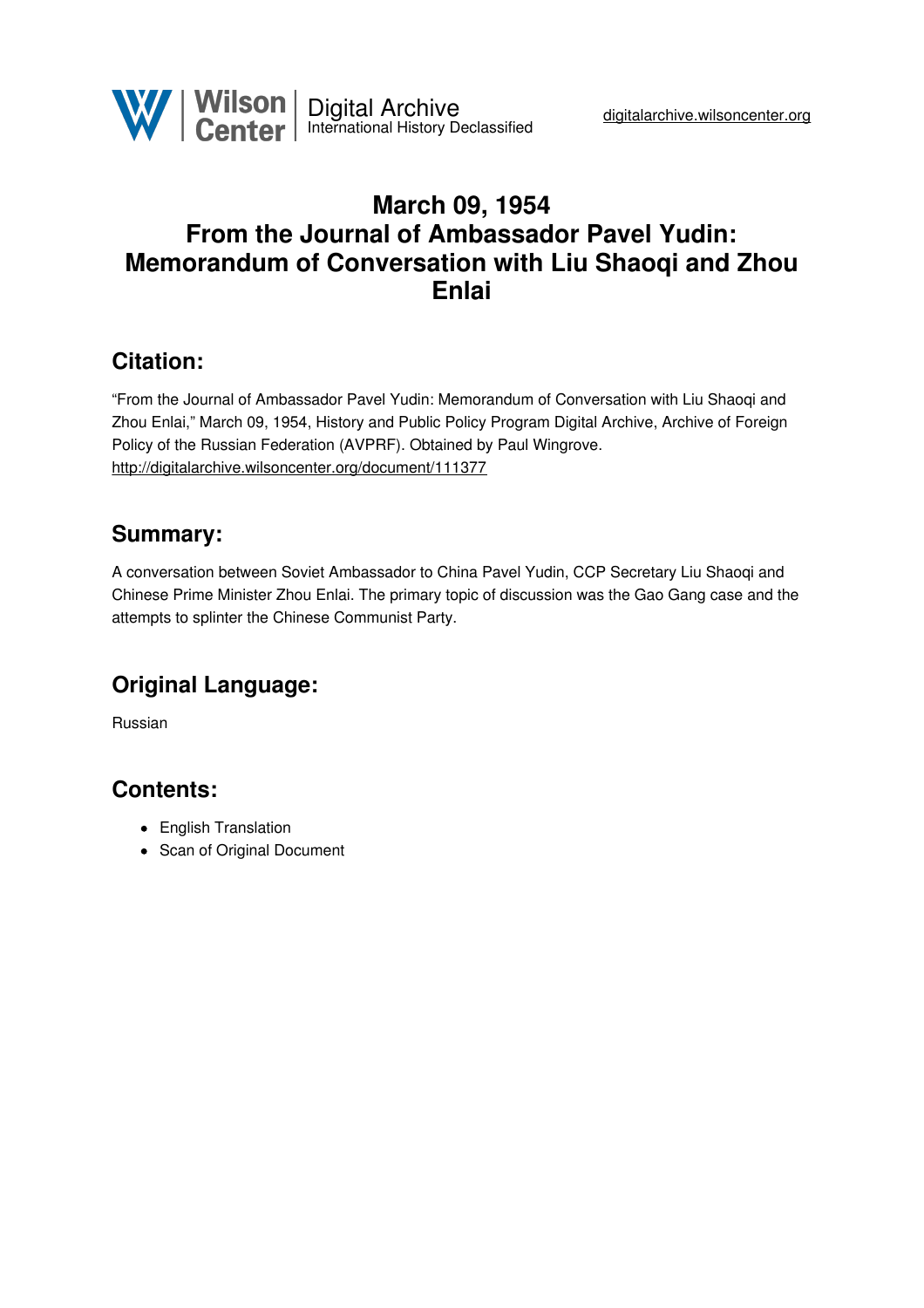[Stamp]:

RF Foreign Policy Archive stamp

[details left blank] [Stamp]: Declassified

TOP SECRET,

Copy Nº 1

from the journal of

P. F. YUDIN

[date left blank] May 1954

Nº [left blank]

#### RECORD OF A CONVERSATION WITH

#### LIU SHAOQI, CCP CC SECRETARY, AND ZHOU ENLAI, CHAIRMAN OF THE STATE ADMINISTRATIVE COUNCIL AND PRC MINISTER OF FOREIGN AFFAIRS

#### 9 March 1954

Liu Shaoqi and Zhou Enlai invited me to their [offices] and for five and a half hours familiarized me with the specific facts and additional circumstances of the factional activity of Gao Gang and Rao Shushi. At the beginning of the conversation Liu Shaogi declared that the CCP CC thinks that Gao Gang and Rao Shushi tried to avoid self-criticism in their speeches at the Plenum in spite of the fact that the participants of the Plenum insisted that Gao Gang and Rao Shushi admit their mistakes and show remorse for them. Inasmuch as Gao Gang and Rao Shushi did not do this, after the Plenum the CC CCP Politburo created two commissions to further examine the cases of Gao Gang and Rao Shushi and talk with them. Zhou Enlai headed the commission charged with dealing with an examination of the case of Gao Gang and Deng Xiaoping and Chen Yi headed the commission about the case of Rao Shushi.

Sixty CC members and high-ranking Party officials attended the meetings of the commission about the case of Gao Gang. Their statements provided much additional material exposing the harmful activity of Gao Gang. The commission meetings lasted eight days. Gao Gang attended only the first two days. On the third day, seeing that his dark deeds were becoming ever more well known, Gao Gang made a suicide attempt. This attempt took place at his apartment in the presence of his son and secretary. Thanks to the intervention of the secretary, who knocked the revolver out of the hands of Gao Gang, the bullet hit the wall. After the suicide attempt Gao Gang refused to appear at the commission meetings any more. He is now at home under the careful observation of the security organs.

The commission meetings on the case of Rao Shushi lasted one week. Rao Shushi attended all the meetings.

After the commission about the case of Gao Gang ended its work Zhou Enlai was charged with drawing up the main points about the case of Gao Gang and making a report at a meeting of senior Party officials of HQ [*Tsentra*], of North China, and of East China. Chen Yi spoke at this meeting, giving the report about the case of Rao Shushi. Twenty-four hundred people were present at the meeting. The wide scale of the factional activity of Gao Gang and Rao Shushi was a great surprise to a majority of those present. After this meeting many letters came to the CC from participants of the meeting in which they reported additional facts of the factional activity of Gao Gang which had previously not been given serious attention.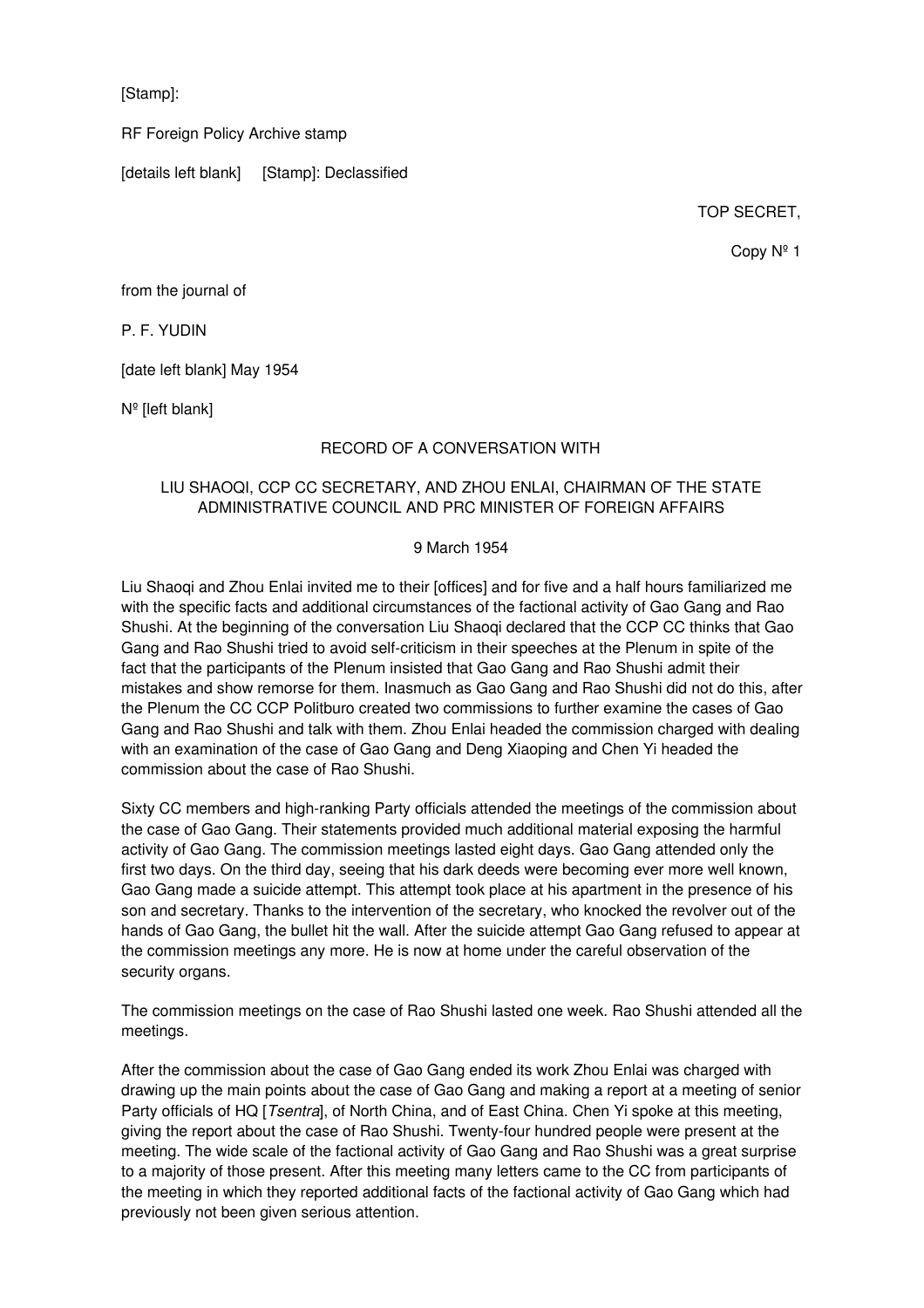After Liu Shaoqi Zhou Enlai dwelt on the specific facts and additional circumstances of the factional activity of Gao Gang.

Zhou Enlai said that the factional activity of Gao Gang had a particularly conspiratorial nature. Gao Gang did not speak openly of his views in the CC but disseminated them secretly among individual comrades. He set some comrades against others, and misled and deceived them. It was possible to finally expose Gao Gang after a large number of people were gathered together who knew Gao Gang earlier to a greater or lesser degree and whom he had tried to manipulate.

Zhou Enlai again stressed that Gao Gang's main goal was to seize power in the Party and government. As has now been established, Gao Gang had been systematically pursuing his activity in this direction for a long time in the Northwest, Northeast, and finally at HQ. When his activity which was hostile to the Party began to be revealed he started to be concerned when faced with complete exposure and embarked on the path of suicide since he saw that his entire careerist plans had collapsed. Zhou Enlai noted that Gao Gang's attempt at suicide cannot be evaluated as anything other than a malicious attack against the Party regardless of how serious the attempt was. Zhou Enlai then said that obviously lengthy and serious educational work will have to be conducted with Gao Gang.

Zhou Enlai said that the facts of the disruptive factional activity of Gao Gang can be reduced to the following main points.

1. The spreading of the so-called "theory" of the military origin of the Party. Beginning last year he began to spread this "theory" among some high-ranking Party officials of the CC staff and senior military officials. With this "theory" of his he pursued the goal of splitting the Party and sowing discord in its ranks. He also counted on winning the trust of the military and drawing them to his side. Gao Gang counted on it being easier for him to achieve his careerists goals when the Party was split. He actually placed the Army over the Party.

Zhou Enlai then dwelt on Gao Gang's views about the CCP allegedly not being a monolithic organization but an organization consisting of two parts (the first, main, part of the Party comes from military organizations, and the second, minor, part was formed in the white Kuomintang regions). Gao Gang spoke in favor of the need to reexamine and correct the well-known "Decisions About Several Questions of CCP History" adopted by the CCP CC Plenum in April 1945 (see Mao Zedong's Collected Works, Vol. 4).

In preparing to seize power, Gao Gang declared in discussions with some comrades that it was necessary to plan beforehand the delegations to the  $8<sup>th</sup>$  Party Congress, to determine the regions of the country that they would come from, who would be in the delegations, etc. Although the  $8<sup>th</sup>$ Congress would obviously not be convened before two or three years, said Zhou Enlai, Gao Gang had now already been trying to secure support from possible delegates to the Congress and secretaries of local [*na mestakh*] CC bureaus who ordinarily head the delegations to the Congress. Being himself the Secretary of the Northwest Bureau, in the course of preparations for the Congress Gao Gang tried to manipulate some senior officials of the CCP CP North China and East China bureaus. He declared to a number of comrades that at the  $8<sup>th</sup>$  Congress it would be necessary to remove Peng Zhen from the Politburo and expel Bo Yibo and several others from the CC. Gao Gang wanted only people he liked to be in the CC and Politburo.

2. The struggle against senior comrades from the CCP CC. In the struggle against Liu Shaoqi and others Gao Gang tried to forge a group of people around him who were personally devoted to him. Beginning in 1949 Gao Gang began to strenuously collect materials to compromise Liu Shaoqi. In discussions with Gao Gang Mao Zedong twice directly suggested that he talk with Liu Shaoqi but Gao Gang avoided this and continued to secretly spread false rumors about Liu Shaoqi's mistakes. Gao Gang went so far as to start collecting an archive of uncorrected drafts of Liu Shaoqi's speeches, hunting for mistakes, exaggerating them, and telling those around him of them.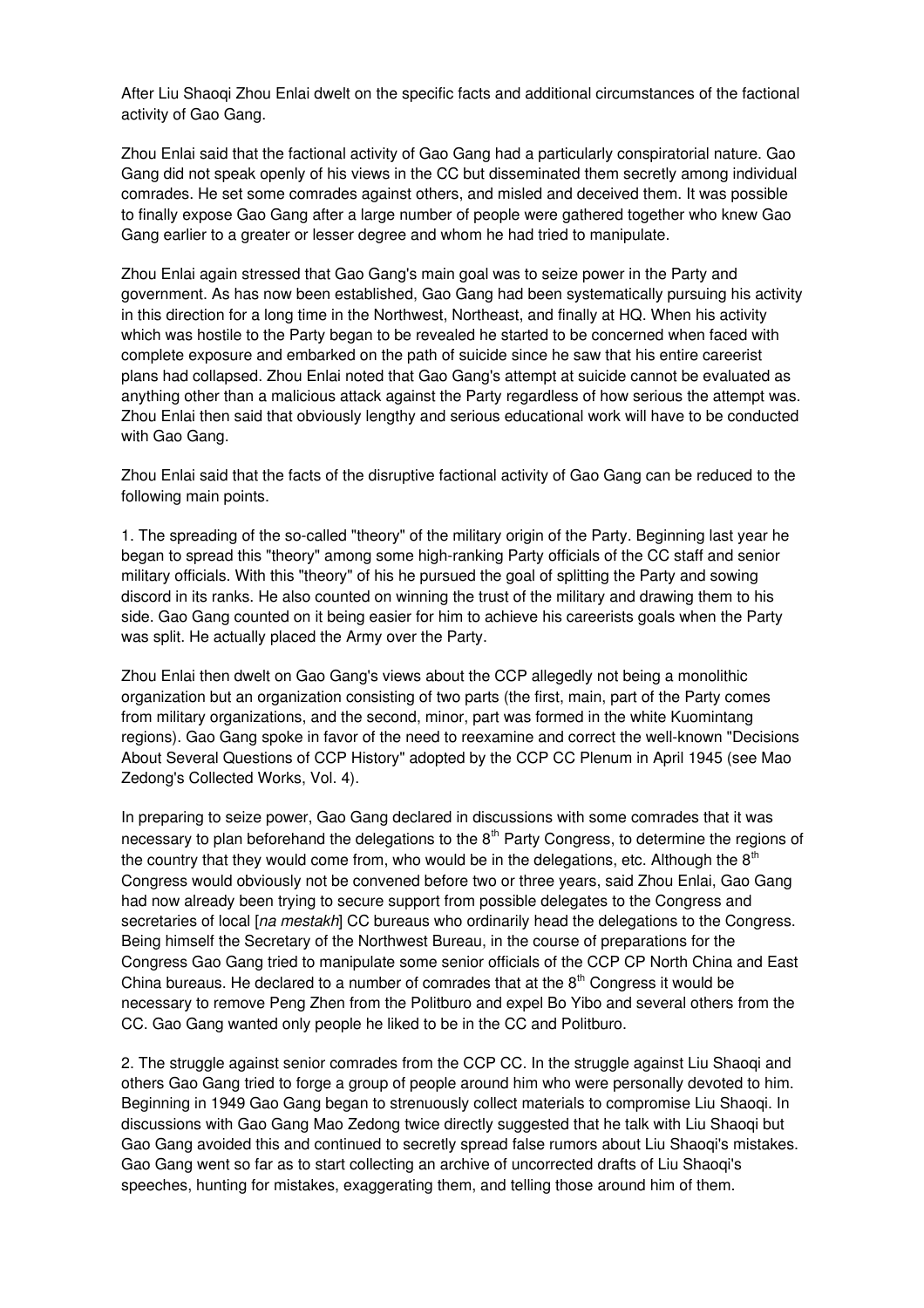Gao Gang spread false rumors about intra-Party matters and the situation in the Politburo among a wide circle of people, even to his own secretaries. For example, he spread a lie that Mao Zedong was supposedly extremely dissatisfied with Liu Shaoqi for his mistakes. People have been found who believed Gao Gang's slander since they did not know the true state of affairs.

As has now been established, Gao Gang spread provocative rumors that various groups and factions supposedly existed in the CC, a Mao Zedong group, a Zhou Enlai group, etc. He declared that the main group in the CCP, its backbone, was Mao Zedong's group, that Mao Zedong trusts him, Gao Gang, most of all. Gao Gang created this slander in order to conceal his factional work and draw people to his side.

3. The fabrications and provocations of Gao Gang with respect to drawing up lists of people intended for the Politburo, Secretariat, and the CC. Some restructuring of the CCP CC staff was planned to improve the work of the CC and strengthen the collective nature in [its] work. Liu Shaoqi once consulted with Gao Gang about this question and the latter used this occasion to float a provocative rumor that Liu Shaoqi was supposedly preparing lists of the new composition of the Politburo and Secretariat and that Bo Yibo would supposedly figure in the list of future Politburo members but not Lin Biao. Gao Gang himself hastened to inform Lin Biao and some of the military of this crude lie. Gao Gang also provocatively told Chen Zhongzhen that they wanted to appoint him to the post of Chief of the CC Organizational Department but that Liu Shaoqi was supposedly categorically against this. This could naturally cause some displeasure with Liu Shaoqi among the comrades.

Gao Gang used the most varied incidents for his provocative ends. For instance, he made use of a mistake made by An Ziwen, Deputy Chief of the CPC CC Organizational Department. At a planned Party conference the question of a certain expansion of the CC membership was to have been discussed. In connection with this An Ziwen had prepared a list of candidates at his own initiative and, thinking that Gao Gang was closer to Mao Zedong than others, went to him to consult about the list. Having familiarized himself with the list, Gao Gang began to spread various tales among part of the senior Party officials. He told some that An Ziwen had supposedly compiled the list at Mao Zedong's instruction to bypass the Politburo and told others that Liu Shaoqi had compiled the list and that a number of deserving people were not on the list, for example, Lin Biao, at a time that Bo Yibo was on the list, etc. These fabrications of Gao Gang led to many senior officials becoming resentful about the matter of the list. They developed a feeling of uncertainty and various doubts. The CC had to spend a lot of effort to eliminate the consequences of this provocation by Gao Gang.

4. Factionalism with regard to people. Gao Gang advanced and praised only those people devoted to him; those who were not were slandered and removed from [their] work. In the past year when the question of convening a Party conference was raised and candidates for CC membership needed to be selected to replace the seven CC members who had died or been expelled, Gao Gang compiled a list of new members and, without coordinating with the CC, began to talk with those whom he had selected for the CC and gave them promises that they would be promoted to the CC. He declared to two other comrades that they would be promoted to the Politburo although one of them was not even a CCP CC member.

For example, Gao Gang declared to Wang Jiaxiang, Deputy Minister of Foreign Affairs, that he intended to make him the Minister of Foreign Affairs. However, Wang Jiaxiang did not fall for this provocation.

5. Being Secretary of the CC CCP Northeast Bureau, Gao Gang tried to manage the Northeast like his private domain and did not want to report to the CCP CC about his work.

In 1949, when the large cities in the interior of the country had just been liberated from the Kuomintang, Mao Zedong gave an order that a comparatively lenient policy be pursued with respect to the national bourgeoisie. In connection with this one of the comrades from the Northeast sent a letter to the CC in which he proposed examining the question of a certain softening of the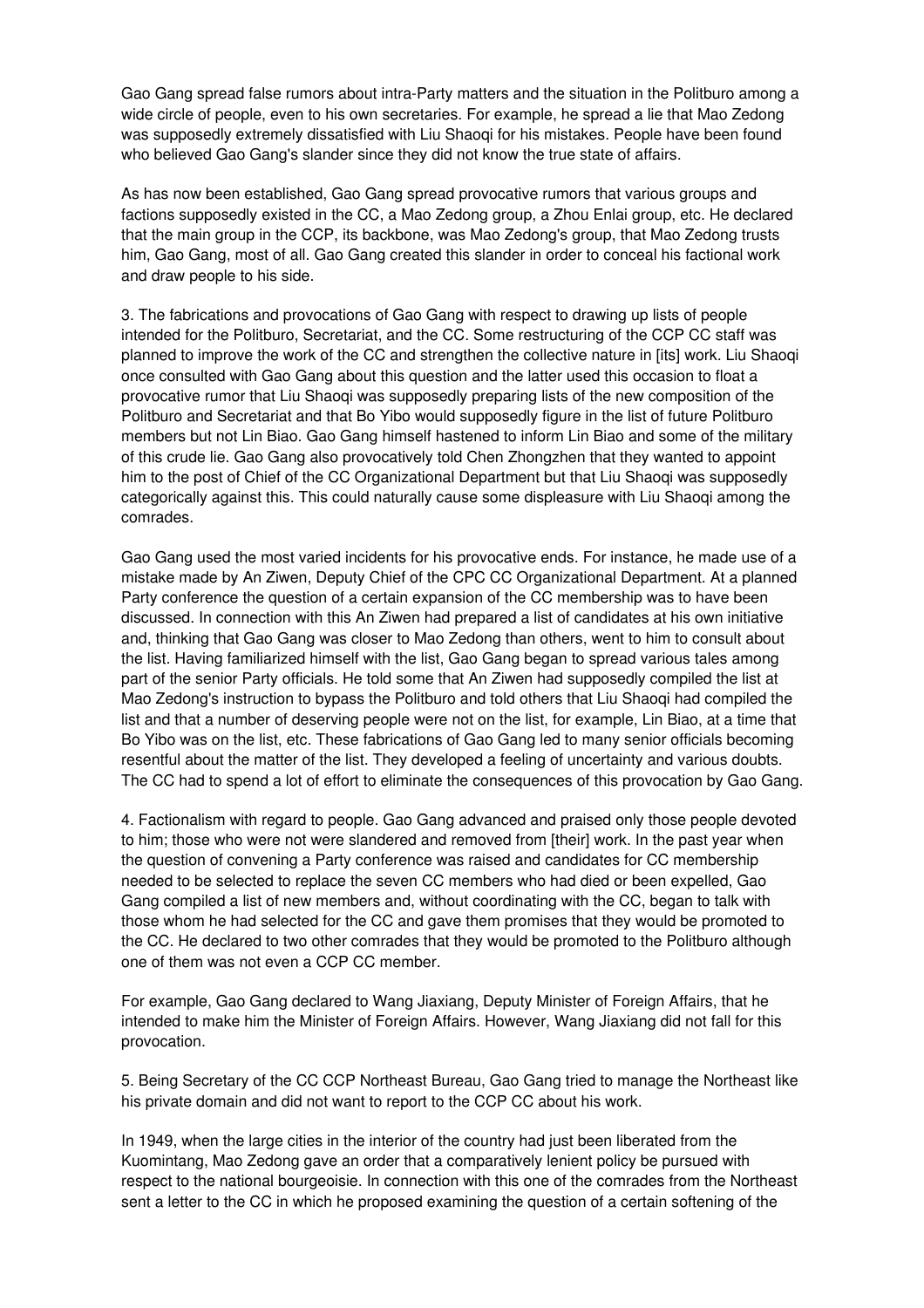policy with respect to the national bourgeoisie in the Northeast, too, although this region was liberated before the others. Mao Zedong recognized that it was advisable to discuss this question and gave instructions to send the letter to all large Party organizations. When Gao Gang found out about this letter and Mao Zedong's instruction, he expressed extreme displeasure. When in connection with this same question of the national bourgeoisie Li Fuchun was charged with going to Harbin and taking a number of steps there Gao Gang spoke against Li Fuchun since he thought that Li Fuchun was supposedly acting at the bidding of Liu Shaoqi and against Gao Gang.

Letters about came to the CCP CC from the Northeast during the campaign against the so-called "three and five" abuses that some senior officials in the Northeast were behaving badly in the moral and ordinary sense. Mao Zedong gave Gao Gang instructions to look into this matter and if necessary take measures to eliminate the unhealthy occurrences. Gao Gang was dissatisfied with this, in his opinion, "interference" in the affairs of his region and took no steps. Gao Gang began to persecute Lin Feng, Deputy Secretary of the CCP CC Northeast Bureau, suspected of being the author of the letter.

When the CC formed a commission to inspect the operation of the Anshan combine Gao Gang took this CC decision as a personal insult and interfered in the commission's work in every way.

Gao Gang initially did not agree to take the post of Chairman of the Planning Committee since he thought it had few powers and authority; in addition, he did not want to leave his private domain in the Northeast. He agreed to work in the Planning Committee after he found out that its powers would be broadened and that he would remain Secretary of the CCP CC Northeast Bureau. He said this frankly in a conversation with one of the comrades.

6. Undermining the authority of CC members and self-praise. Gao Gang systematically spread false rumors that Mao Zedong entrusted all the most important and difficult questions only to him (Gao Gang), that he was close to Mao Zedong, that he always sits next to him at all meetings, etc.

While a Korean delegation headed by Kim Il Sung was in Peking a commission including Gao Gang was created for talks with it. The commission developed specific proposals which were to be discussed during the talks with the Koreans. Gao Gang appropriated authorship of these documents to himself and in private discussions scornfully declared that only thing that was left for Zhou Enlai to do was to read the prepared documents to the Koreans.

7. The appropriation of someone else's materials. Zhou Enlai noted that Gao Gang was generally unconscientious, and handled work dishonestly and the documents he submitted to the CC. As a rule, Gao Gang spoke in the Politburo and other conferences from previously prepared talking points and then boasted how seriously he studies economic questions. However, as it turned out, Gao Gang is not even able to write anything competently and not just to draw up documents. All the documents, all the points of his speeches were prepared for him by others. As a rule, he did not even give guidelines for drawing up documents and points. Worse, he did not even study these documents and at times he read his speeches, written by others, at CC meetings and passed them off as his proposals. For example, during a discussion in the CC of a trade question (after Cde. V. M. Malenkov's speech at a USSR Supreme Soviet meeting) Chen Boda noted that this issue had been studied quite carefully in the Ministry of Trade. Having heard of this, Gao Gang pounced on the points prepared in the Ministry of Trade by an ordinary official named Liu Minfu, who had already issued these points in the Ministry of Trade and passed them off as his own and submitted them to the CC as his own proposals. In principle, the points were drawn up well and correctly but they had the failing that they did not completely reckon with the specific situation in China. Having familiarized himself with the points submitted by Gao Gang, Mao Zedong suggested distributing them to every organization as reference material. In the Ministry of Trade, having received these materials back, they decided that they had been approved by the CC and began to structure all their practical work based on them. However there was one point in them which Liu Minfu had mechanically transferred from a Soviet document, an intensified expansion of commodity circulation. When, in accordance with this point, the Ministry of Trade threw an enormous amount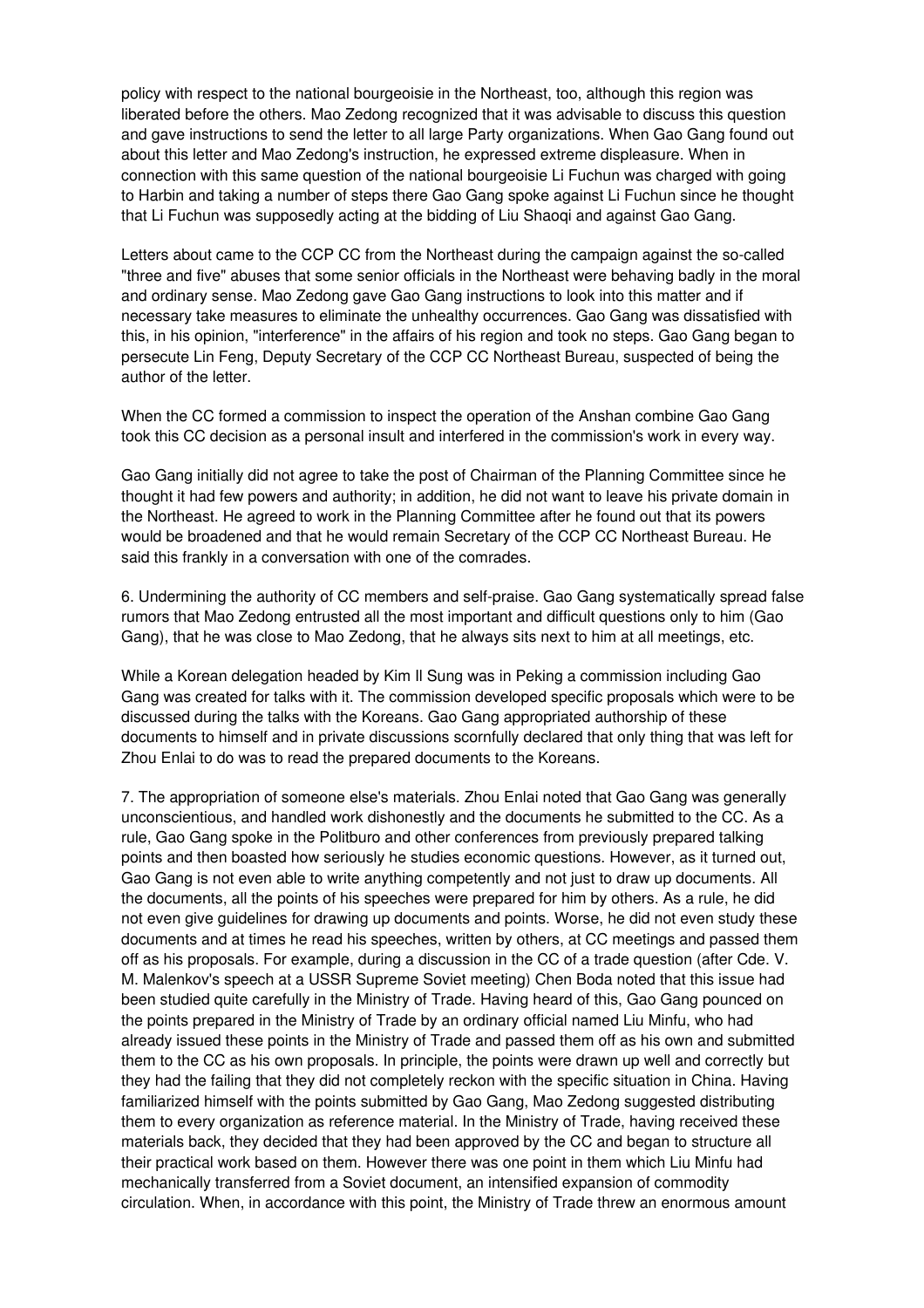of goods on the market they didn't find buyers. At the Finance and Economics Conference in July 1953 it was recognized that a clear mistake had been made in this question. As the author, Liu Minfu admitted his fault self-critically and wrote about this to the CC and passed the letter to Gao Gang. Gao Gang hid this letter from the CC. They have just now discovered it.

8. Damage to the cause of Soviet-Chinese relations caused by Gao Gang. Being in the Northeast Gao Gang often met with Kovalev and portrayed much to him in a false light. In turn, Kovalev obviously turned out to be a bad influence Gao Gang.

On return to the USSR Kovalev write a long letter to Stalin in which he described all the senior comrades negatively, even Mao Zedong (but with the exception of Gao Gang). Stalin sent this letter to Mao Zedong and noted in a conversation that Kovalev is apparently corrupting Gao Gang.

Now it is completely evident that the incorrect conclusions and descriptions contained in Kovalev's letter were made by Gao Gang. For instance, it was stated in the letter that Liu Shaoqi is supposedly pursuing an incorrect policy with regard to the national bourgeoisie, but Gao Gang [is pursuing] a correct one, that Liu Shaoqi supposedly hates Gao Gang, etc.

Gao Gang now admits himself, although not completely, that he talked with Kovalev about these questions.

Kovalev's letter contained a statement that a number of senior officials from the CCP CC are supposedly pro-American and anti-Soviet - Peng Zhen, Li Fuchun, Li Lisan, Bo Yibo, etc.

Gao Gang now admits that he expressed negative opinions about these comrades to Kovalev, especially with regard to Peng Zhen and Lin Feng.

Zhou Enlai stressed that other incorrect information is contained in Kovalev's letter but what has been cited is enough to be convinced of the harm that Gao Gang did to the cause of Soviet-Chinese relations.

Zhou Enlai then said that Gao Gang irresponsibly and without the permission of HQ also talked about intra-Party matters with some other Soviet comrades who happened to meet with him when he was in the Northeast. For example, he talked about Party matters with one Soviet Air Force captain. Liu [Ya-lou], Commanding General of the Chinese Air Force, was a witness to this conversation.

Having visited the USSR in 1949 Gao Gang started to boast of this and stress this everywhere. He declared that Stalin had a warm regard for him and was deprecatory of Liu Shaoqi. After a second trip to the USSR Gao Gang began to spread false rumors that Stalin had supposedly declared to him that Mao Zedong was in favor of helping Korea but there are few who support him about this in the CCP CC. Gao Gang also stated that in a conversation with him Stalin supposedly said that Zhou Enlai behaves passively, that Stalin allegedly expressed wonder about Zhou Enlai going on vacation at a time when talks about an armistice in Korea were to begin (this is 1951). In reality, Stalin did not say this to Gao Gang according to Shi Zhe, who was the interpreter in Stalin's conversation with Gao Gang.

9. Gao Gang's desire to seize power. Zhou Enlai said that in the spring of 1953 when the question of the advisability of creating a Council of Ministers in the PRC was being studied in the CC Mao Zedong declared that he not have any objection at all to the creation of such a body but he did not want the post of Chairman of the Council of Ministers to be entrusted to him (Mao Zedong). Taking advantage of this, Gao Gang proposed Lin Biao for this post. In reality Gao Gang was thinking of occupying this post himself. His calculation was this: Lin Biao was seriously ill and consequently was not in a position to occupy the post of Chairman of the Council of Ministers. In discussions with comrades Gao Gang tried to sidetrack the candidacy of Zhou Enlai on the grounds that Zhou Enlai was not worthy to occupy this post by virtue of a number of mistakes which he had made in the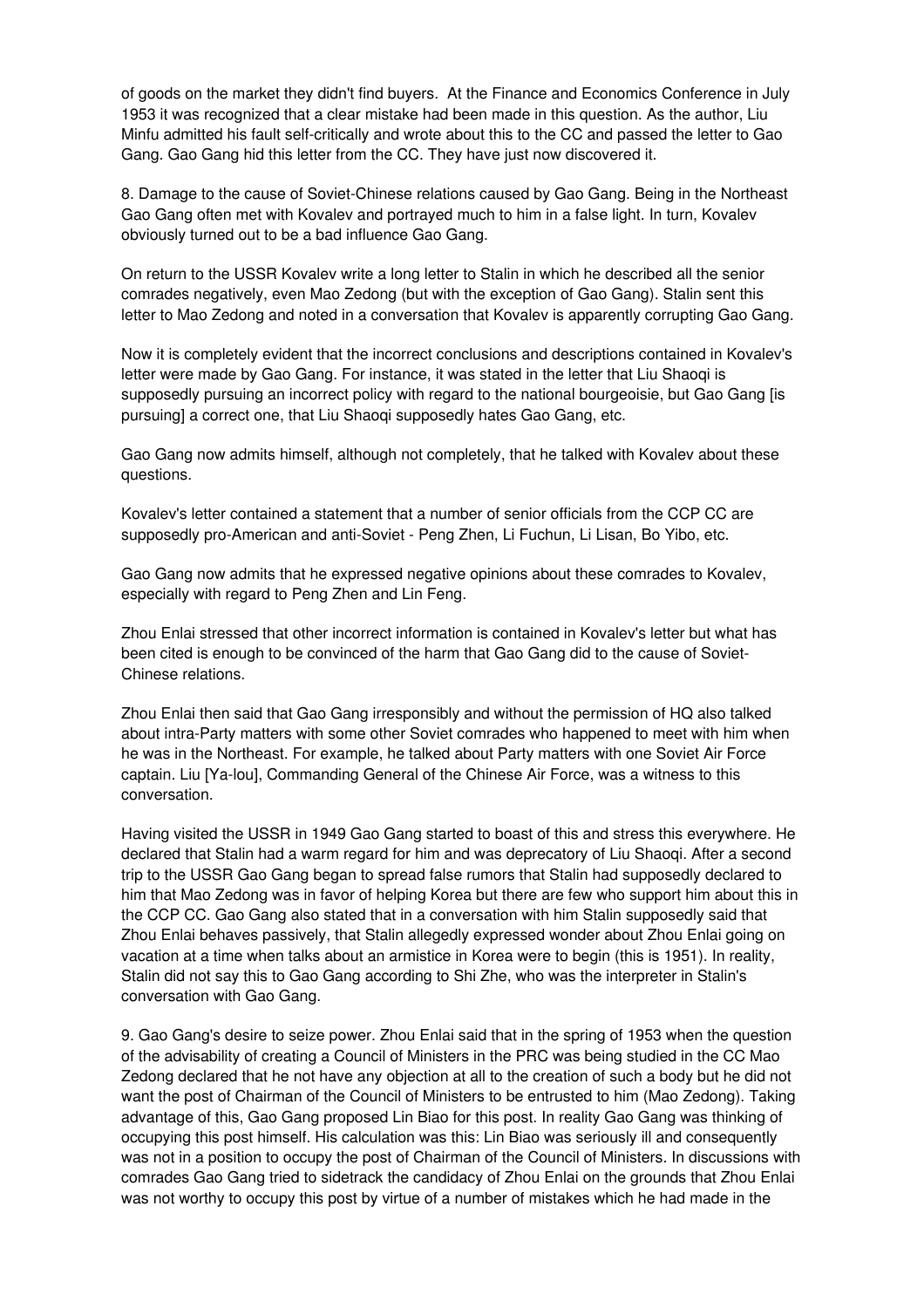past. In a conversation with one senior comrade Gao Gang falsely stated that Mao Zedong had reportedly suggested that he (Gao Gang) take the post of Chairman of the Council of Ministers. Gao Gang counted on this comrade and others, having found out about the "plans" of Mao Zedong, to support and advance Gao Gang's candidacy without fail.

Having mentioned that Gao Gang objected to the creation of the post of Deputy Chairman or General Secretary in the Party since he was afraid that Liu Shaoqi would be elected to this post, Zhou Enlai said that in a conversation with Chen Yun Gao Gang declared that he would not object to Chen Yun taking this post, but on condition that in turn Chen Yun would support Gao Gang's candidacy to the post of Chairman of the Council of Ministers.

In order to sidetrack the candidacy of Liu Shaoqi to the new post in the Party Gao Gang also resorted to the following. He charged one comrade with going to Hanzhou where Lin Biao was being treated, and telling him that he would object to the candidacy of Liu Shaoqi. Gao Gang knew that Mao Zedong would soon come to Hanzhou on vacation and counted on Lin Biao opposing the candidacy of Liu Shaoqi when meeting with Mao Zedong. However, the comrade whom Gao Gang wanted to send to Hanzhou refused such an assignment.

10. Gao Gang's general corruption. Zhou Enlai said that, as has now been established, during his time in Mukden Gao Gang lived with 14 women. It is possible that there were more. During the year that he was in Peking Gao Gang has managed to engage in intimate relations with six women. Among these women are two who have brothers in Taiwan. At the present time the public security organs are engaging in additional investigation of this question. Zhou Enlai said that it is also necessary to do more study of some aspects of Gao Gang's biography that are still unclear. For example, according to statements of several comrades, in the past Gao Gang was arrested by organs of the old police.

Summing up, Zhou Enlai stressed that Gao Gang turned out to be seriously infected with careerism and bourgeois individualism and performed [his] work guided only by considerations of personal gain. Gao Gang had no patience at all with criticism addressed at him. He had a high opinion of himself when he had success at work but during difficult times he vacillated, his spirits fell, and he engaged in whining. During difficult periods for him he repeatedly declared that he would either go and become a monk or return to the countryside as an ordinary peasant. Characteristics of a lowclass [*deklassirovannyy*] element show through in the conduct of Gao Gang. The reeducation of Gao Gang [will be] a very difficult and lengthy business.

Zhou Enlai said that the following could be expected from Gao Gang at the present time: he might try to flee, but this is difficult to do; he might continue to take revenge on other comrades by slandering them; or he might again try to commit suicide. The CC is taking these possibilities into account and has therefore taken precautionary measures.

Touching on the question of Rao Shushi, Zhou Enlai said that the document about his case is still being prepared. Zhou Enlai promised to send this document to us to pass to the CPSU CC.

The essence of the Rao Shushi case, Zhou Enlai noted, is the same as Gao Gang's: careerism, bourgeois individualism, etc. The methods of factional activity of Rao Shushi matched Gao Gang's methods. Unlike Gao Gang Rao Shushi just acted more surreptitiously, carefully, and cleverly, and also on a less broad scale.

Zhou Enlai tentatively listed the following from the specific instances of the activity of Rao Shushi:

1. The struggle against Chen Yi. In 1942 when Liu Shaoqi left the location of the New 4 <sup>th</sup> Army for Yan'an he charged Rao Shushi with performing the responsibilities of Secretary of the CC Bureau and political commissar of the New  $4<sup>th</sup>$  Army. This army was in difficult circumstances in the rear of the Japanese and needed maximum cohesion in its ranks. Without taking this into consideration Rao Shushi began an unprincipled struggle against Chen Yi and finally got Chen Yi recalled from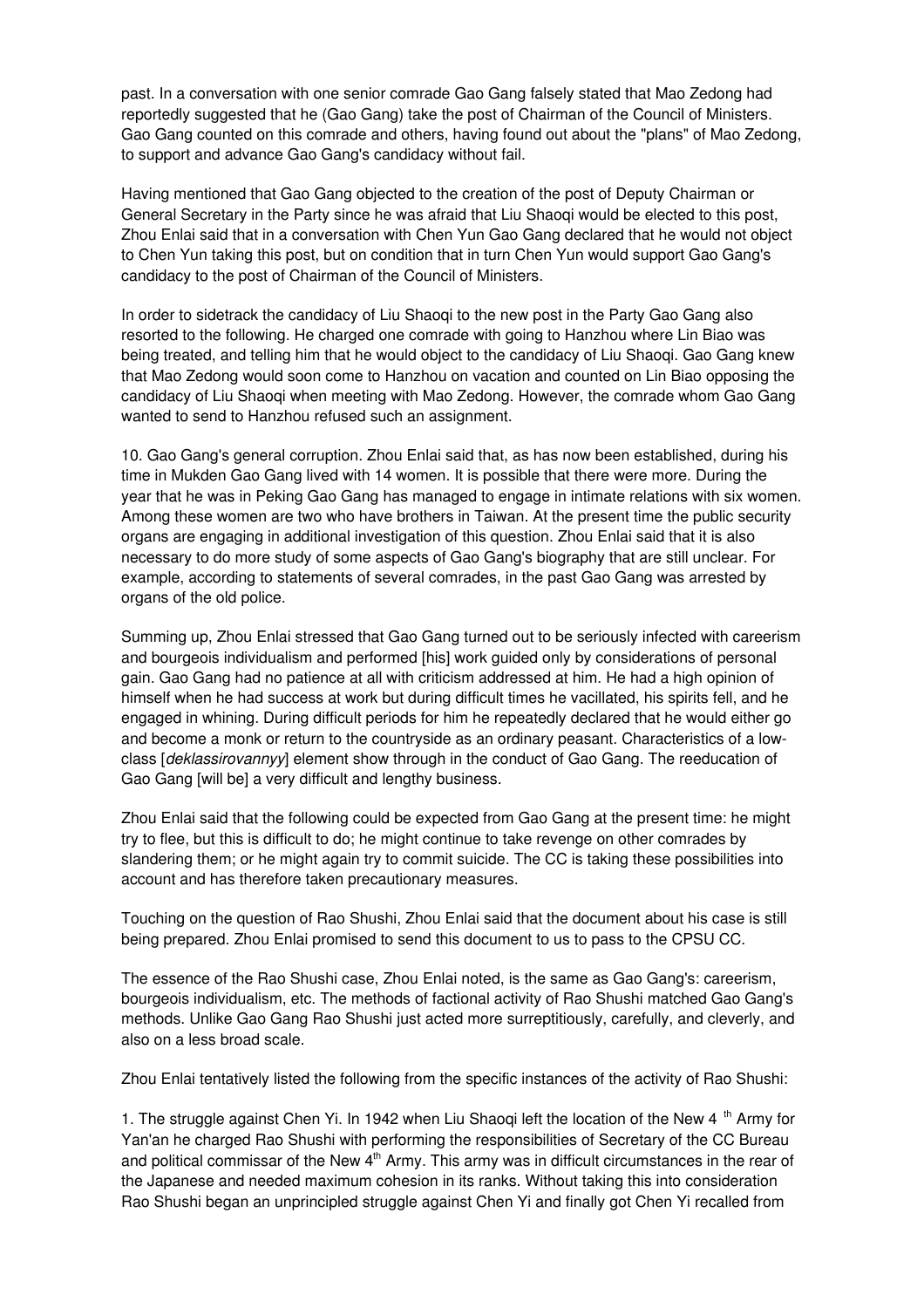the New 4<sup>th</sup> Army. At the 7<sup>th</sup> Party Congress Rao Shushi, without speaking personally against Chen Yi, incited others to do this. Later Rao Shushi tried in every way to damage and discredit Chen Yi before the CCP CC.

2. In 1952 during the campaign against the so-called "three and five" abuses Rao Shushi was assigned to conduct this campaign in Shanghai. Being afraid of responsibility, Rao Shushi avoided active participation in the campaign under the pretext of eye disease. When he was permitted to come to Peking for treatment he became seriously alarmed since he had decided that doubts had surfaced about him in the CC. However he came to Mao Zedong's at night directly from the hospital in order to clear up the question which was alarming him. Simulating a psychological breakdown, he began to prove to Mao Zedong that he had always and is vigorously fighting enemies, that he was devoted to Mao Zedong, etc. During a three-hour conversation several times Rao Shushi tried carefully to find out whether the CC had any doubts about his work and conduct. Rao Shushi only became calm when he received a favorable reply. Rao Shushi later suddenly started to think that he could have exposed himself by his escapade and therefore began to again simulate a psychological breakdown. After "recovery" he began to tell many people that he was in a state of psychological breakdown while he was in conversation with Mao Zedong.

3. Zhou Enlai then said that Rao Shushi finally exposed himself during the Financial and Economic Conference and the meeting in the CC on organizational questions when he began to speak more openly together with Gao Gang. He decided that Gao Gang was on the rise and would replace Liu Shaoqi.

Now Rao Shushi, also like Gao Gang, is trying to be clever and to maneuver, ascribes his words and statements to other comrades, slanders them and admits his own mistakes only when he ends up in a hopeless situation.

Zhou Enlai said that also like Gao Gang there is one unclear point in Rao Shushi's biography which needs to be clarified. When the Kuomintang made an attack on the New 4<sup>th</sup> Army Rao Shushi was taken prisoner by a detachment of landowners' militia, but somehow managed to obtain [his] freedom, went to Shanghai, and then returned to the New 4<sup>th</sup> Army.

In the words of Rao Shushi himself, he obtained [his] freedom as a result of offering a bribe.

Zhou Enlai reported that Gao Gang and Rao Shushi will not remain in their previous posts but the question has not yet come up about expelling them from the Party.

Zhou Enlai said that the activity of such people as Gao Gang and Rao Shushi became possible as a result of certain feelings of self-satisfaction, contentment, and complacency having appeared in the CCP CC. The case of Beria, said Zhou Enlai, forced the Chinese comrades to increase vigilance and helped expose Gao Gang and Rao Shushi. The exposure of these people was a great success for the CCP CC.

At the end of the conversation Liu Shaoqi asked that this information be conveyed to the CPSU CC.

He also said that it would be desirable for me to familiarize the senior advisers among our civilian and military specialists with the cases of Gao Gang and Rao Shushi in general terms.

V. V. VAS'KOV, counselor of the USSR Embassy in the PRC, and Shi Zhe were present at the conversation.

USSR AMBASSADOR TO THE PRC

/signature/ (P. YUDIN)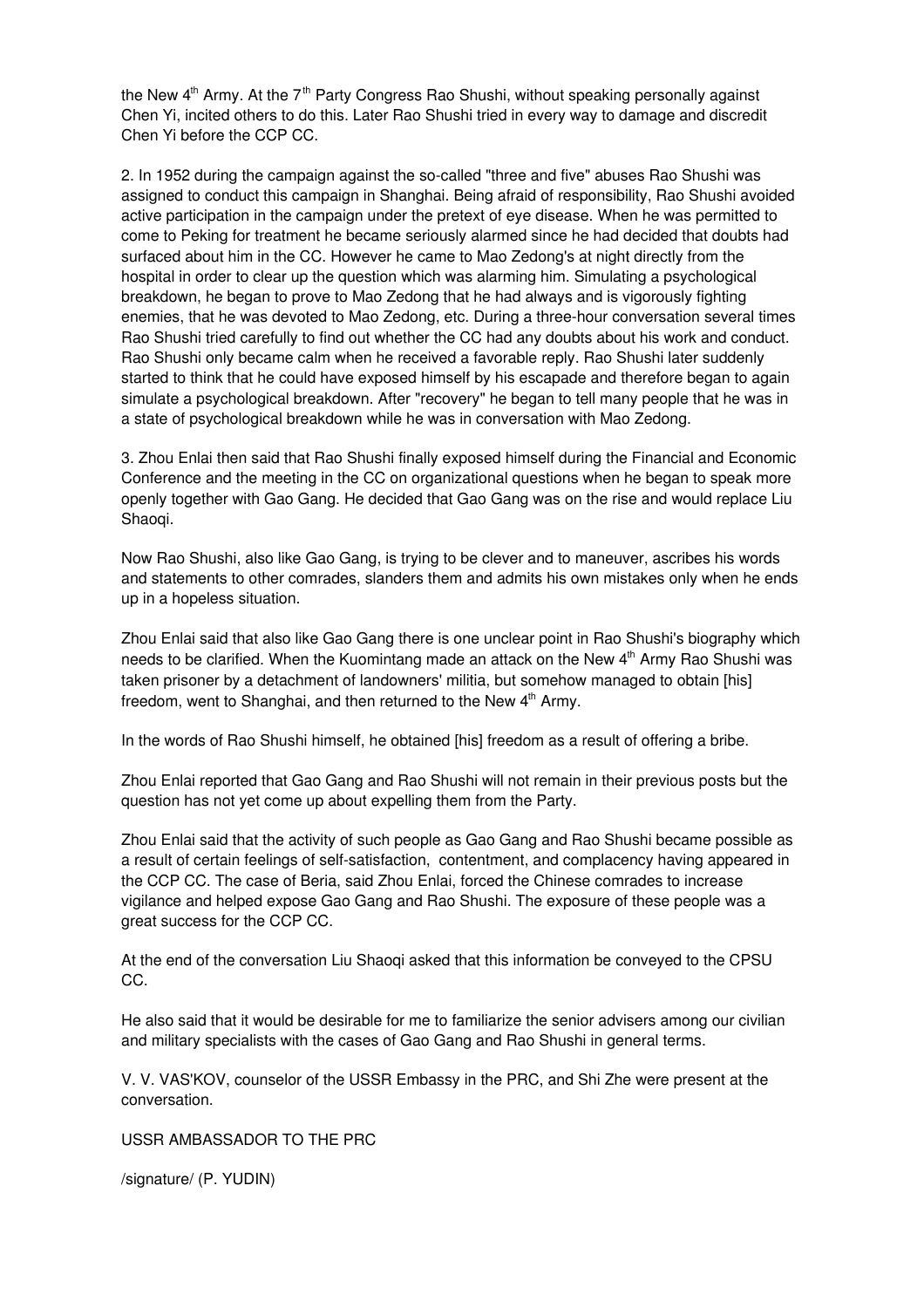[Distribution,

printed backwards]:

2 copies sent

1- Cde. V. M. Molotov

2- to file

Drafted by Vas'kov

Typed by Yershova

[date unreadable].54

Nº 5 [two digits unreadable]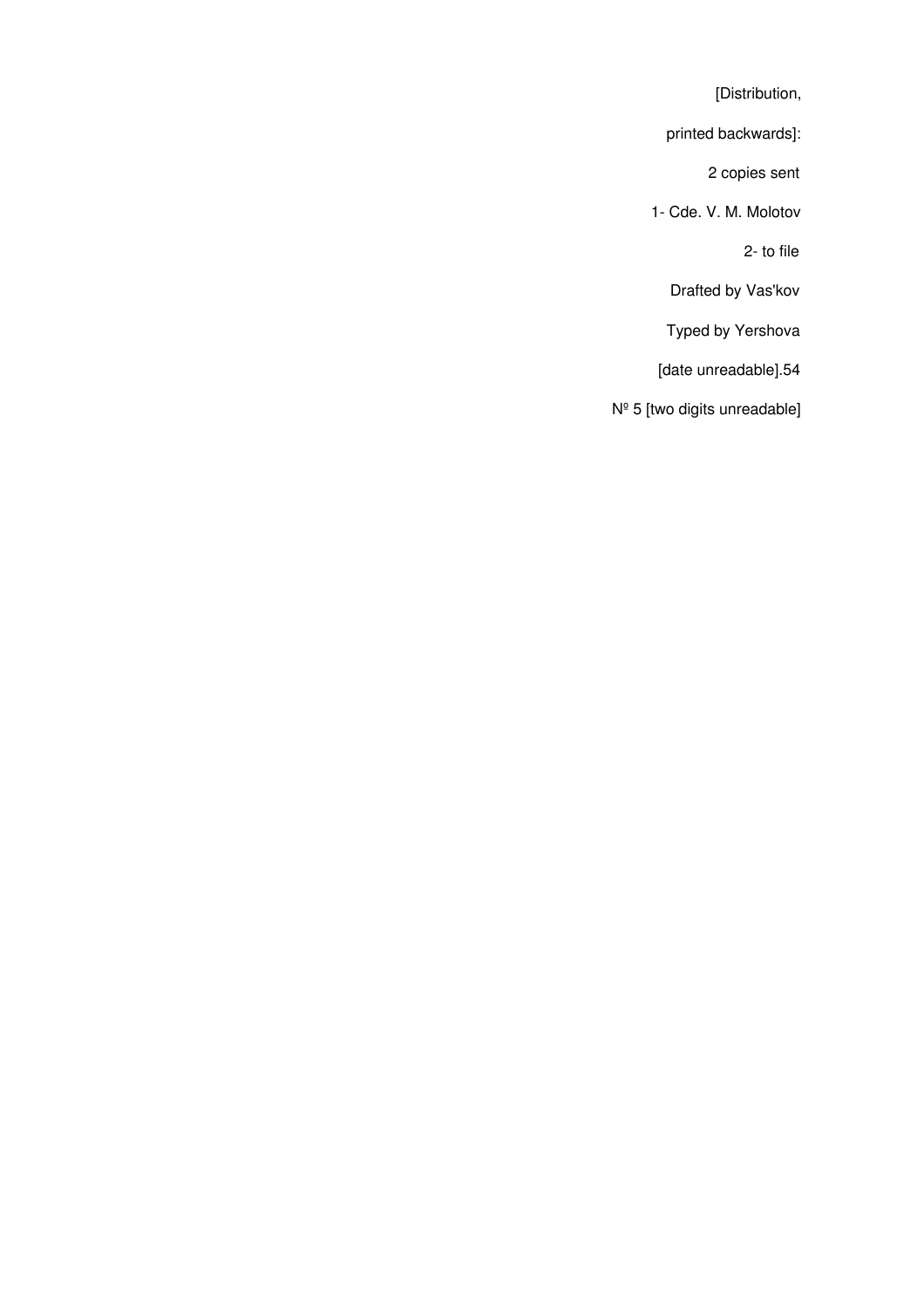|                          | Архив Внешней политики<br>$P\Phi$        |                                              |
|--------------------------|------------------------------------------|----------------------------------------------|
|                          | <b>OOH</b>                               | $AC$ .                                       |
| Из дневника<br>П.Ф.ЮДИНА | Эпись №<br>$\perp$ Hop. J.2<br>/ Данна № | $\mathbf{r}$ .<br>COB. CEKFETHO.<br>Экз.№. / |

ΝY

### ЗАПИСЬ ЕЕ СЕДЫ

C CEKFETAFEM UK KIK JIČ IMAO-IM M ITFELCE ATEJEM POCY-LAFCTBEHHOPO ALMMHMCTPATMBHCPO COBETA M MMHMCTPOM MHOCTFAHHEX LEJI KHF THOY SHL-JIAEM 9 марта 1954 г.

Лю Шао-ци и Чжоу Энь-лай пригласили меня к себе и на протяжении пяти с половиной часов знакомили с конкретными фактами и дополнительными обстоятельствами фракционной деятельности Гао Гана и жао Шу-ши. В начале беседы Лю Шао-ци заявил, что ЦК КПК считает, что Гао Ган и Жао Шу-ши в своих выступлениях на Пленуме пытались избежать самокритики несмотря на то, что участники Пленума настаивали, чтобы Гао Ган и жао Шу-ши признали свои ошибки и раскаялию в них. Поскольку Гао Ган и Жао Шу-ши не сделали этого, Политбюро ИК КПК после Пленума создало две комиссиидля дальнейшего рассмотрения дел Гао Гана и мао Шу-ши и бесед с ними. Комиссию, которой было поручено заниматься расмотрением дела Гао Гана, возглавил Чжоу Энь-лай, комиссию по делу Жао Шу-ши возглавили Дэн Сяо-пин и Чэнь И.

На заседаниях комиссии по делу Гао Гана присутствовало 60 человек членов ЦК и партийных работников высшего звена. Их выступления дали много дополнительных материалов, разоблачающих враждебную деятельность Гао Гана. Заседания комиссии шли 8 дней. Гао Ган присутствовал лишь первые два дня. На третий день, видя, что его темные дела становятся все известными. Гао Ган сделал попытку самоубийства. более Эта попытка имела место у него на квартире в присутствии его сына и секретаря. Благодаря вмешательству секретаря.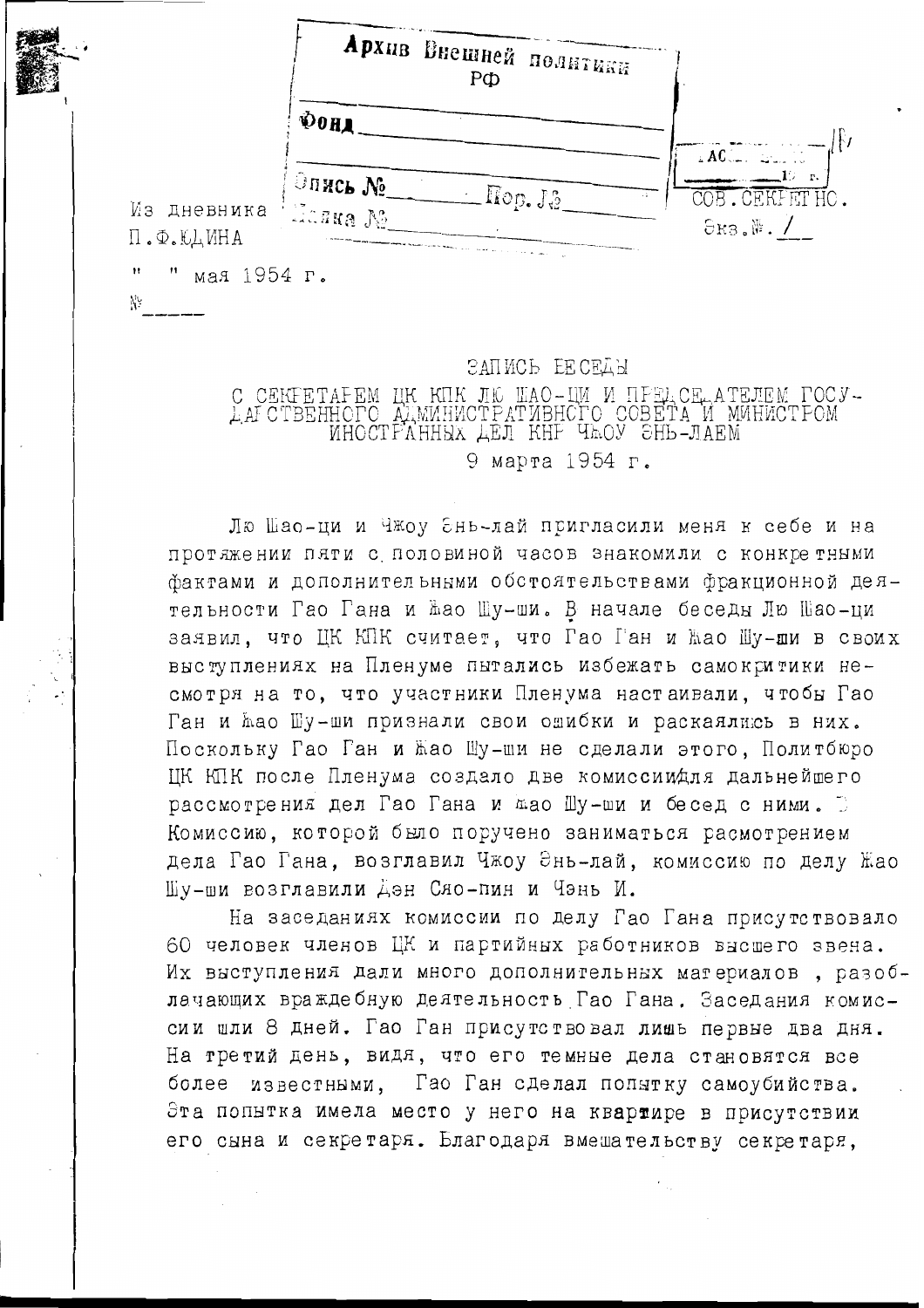выбившего револьвер из рук Гао Гана, пуля попала в стену. После попытки самоубийства Гао Ган отказался являться далее на заседания комиссии. Сейчас он находится под тшательным наблюдением органов безопасности у себя дома.

Заседания комиссии по делу ћао Шу-ши продолжались одну неделю. жао Шу-ши присутствовал на всех заседаниях.

После того, как комиссия по делу Гао Гана закончила свою работу, Чжоу Энь-лаю было поручено составить тезисы по делу Гао Гана и сделать сообщение на собрании руководящих партийных работников Центра, Северного Китая и Восточного Китая. Тезисы выступления Чжоу Энь-лая были утверждены Политбюро ЦК КПК и одобрены Мао Цзэ-дуном. На этом же собрании с сообщением по делу Жао Шу-ши выступил Чэнь И. На собрании присутствовало 2400 человек. Для большинства присутствовавших столь широкий размах фракционной деятельности Гао Гана и мао Шу-ши явился большой неожиданностью. После этого собрания в ЦК стало поступать много писем от участников собрания, в которых они сообщали дополнительные факты фракционной деятельности Гао Гана, которым ранее не придавали серьезного значения.

После Лю Шао-ци Чжоу Энь-лай подробно остановился на конкретных фактах и дополнительных обстоятельствах фракционной деятельности Гао Гана.

Чжоу Энь-лай сказал, что фракционная деятельность Гао Гана носила сугубо заговорщический характер. Оневоих взглядах Гао Ган не говорил открыто в ЦК, а распространял их исподтишка, среди отдельных товарищей. Он настраивал одних товарищей против других, дезинформировал и обманывал их. Гао Гана удалось разоблачить окончательно после того, когда было собрано вместе большое количество людей, которые в большей или меньшей мере знали Гао Гана раньше и которых он пытался обработать.

 $\mathbb{R}$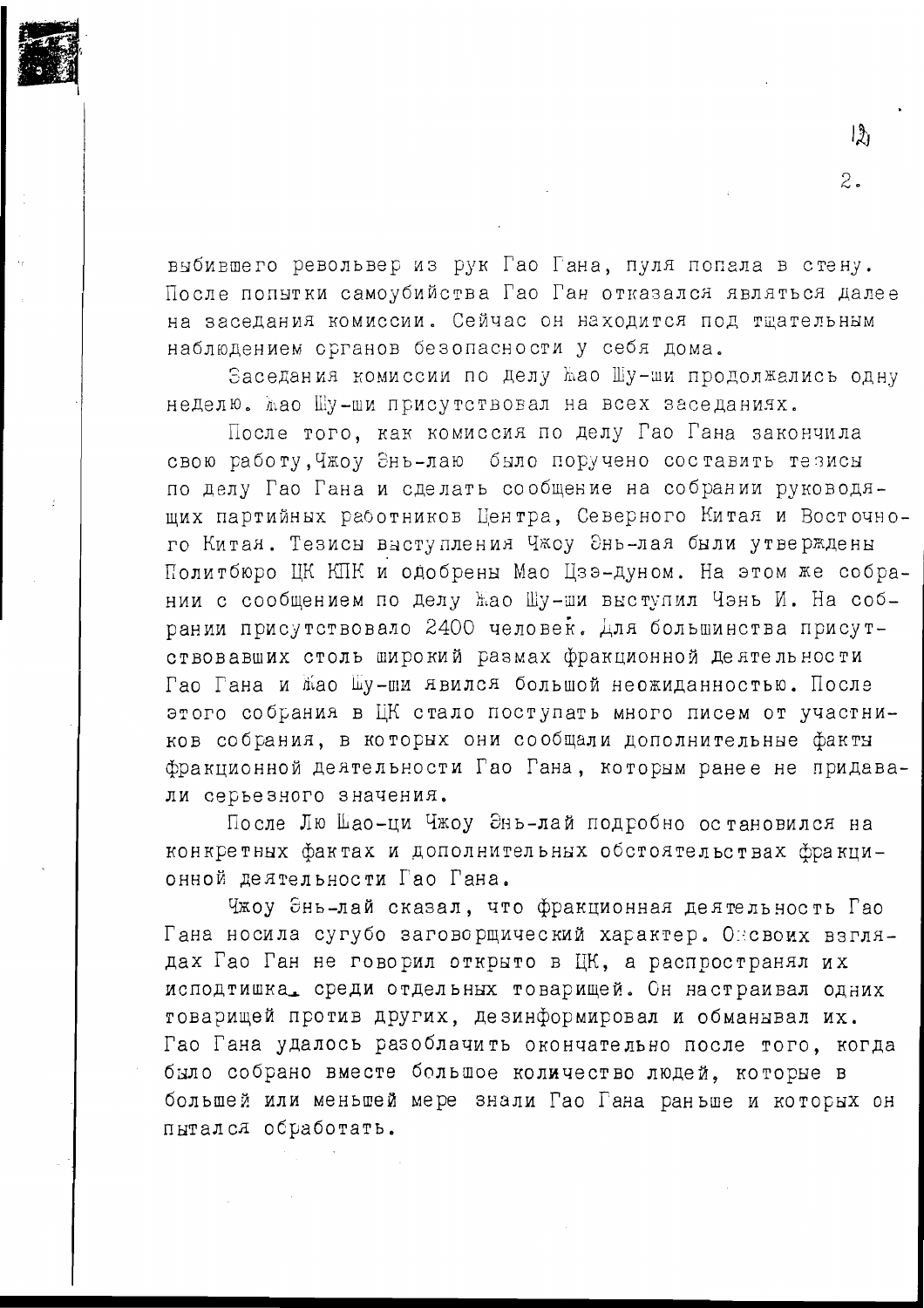

З.

Факты всей подрывной фракционной деятельности Гао Гана, заявил Чжоу Энь-лай, - можно свести к следующим основным пунк-Tam.

1. Распространение так называемой "теории" военного происхождения партии" Он стал распространять эту "теорию" с прошлого года среди некоторых высших партийных работников из аппарата ЦК и среди руководящих военных работников. Этой свсей "теорией" он преследовал цель раскола в партии, внесения разлада в ее ряды. Он также рассчитывал завоевать доверие военных и привлечь их на свою сторону. Гао Ган рассчитывал, что когда партия будет расколота, ему будет лепче добиться своих карьери стических целей. Фактически он ставил армию над партией.

Далее Чжоу Ень-лай остановился на взглядах Гао Гана о том что КПК якобы не единая монолитная организация, а организация, состоящая из двух частей /первая, основная часть партии происходит из военных организаций, вторая - неосновная часть партии сложилась в белых чанкайшистских районах/. Гао Ган высказнвался за необходимость пересмотра и исправления известного "Решения по некоторым вопросам истории КПК", принятого Пленумо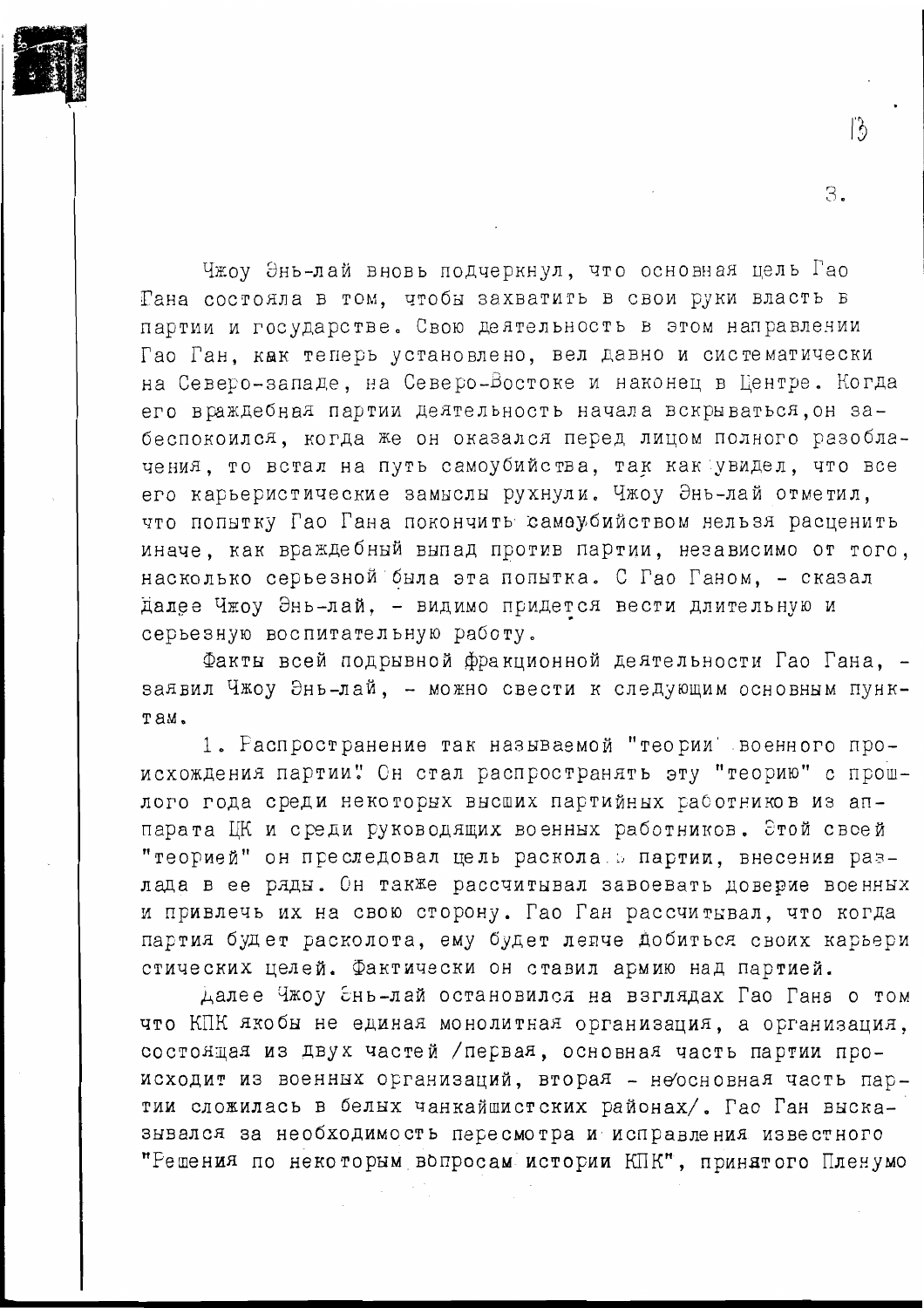ЦК КПК в апреле 1945 года /см. Сочинения. Мао Цзэ-дуна, т. 4/.

Готовясь к захвату власти. Гао Ган в разговорах с некоторыми товарищами заявлял, что надо заранее наметить делегации к 8 с"езду партии, определить от каких районов страны они будут, кто должен войти в состав делегаций и т.д Хотя 8-й с"езд повидимому будет созван не ранее чем через 2-3 года, - сказал Чжоу Ень-лай, - Рао Ган уже теперь пытался было заручиться поддержкой со стороны возможных делегатов с"езда, секретарей некоторых бюро ЦК на местах, обычно возглавляющих делегации на с"езд. Будучи сам секретарем Североеточного, Рао Ган в порядке подготовки к с"езду пытался обработать некоторых руководящих работников бюро ЦК Северного Китая и Восточно-Китайского бюро ЦК КПК. Ряду товарищей он заявлял, что на 8 с"езде надо будет вывести из состава Политбюро Пэнь Чженя, изгнать из ЦК Ео И-бо и некоторых других. Гао Ган хотел, чтобы в состав ЦК и Политбюро вошли только угодные ему лица.

2. Борьба против руководящих товарищей из ЦК КПК. В борьбе против Лю Шао-ци и других Гао Ган пытался сколотить вокруг себя группку преданных ему лично лиц. Начиная с 1949 года. Гао Ган стал усиленно собирать материалы для компрометации Лю Шао-ци. Мао Изэ-дун в разговорах с Гао Ганом дважды предлагал ему прямо побеседовать с Лю Шао-ци, но Гао Ган уклонился от этого и продолжал исподтишка распростра нять ложные слухи об ошибках Лю Шао-ци. Гао Ган дошел до того, что стал собирать архив из невыправленных черновиков выступлений Лю Шао-ци, выискивал там ошибки, раздувал их и рассказнвал о них окружающим.

Ď

 $\supset$ 

 $\overline{\cdot}$ 

 $\tilde{\mathcal{L}}$ 

 $\mathbf{H}$ 

Гао Ган распространял лживне слухи о внутрипартийных делах и о положении в Политбюро среди широкого круга лиц вплоть до своих секретарей. Сн, например, распространял ложь что Мао Цзэ-дун якобы крайне недоволен Лю Шао-ци за его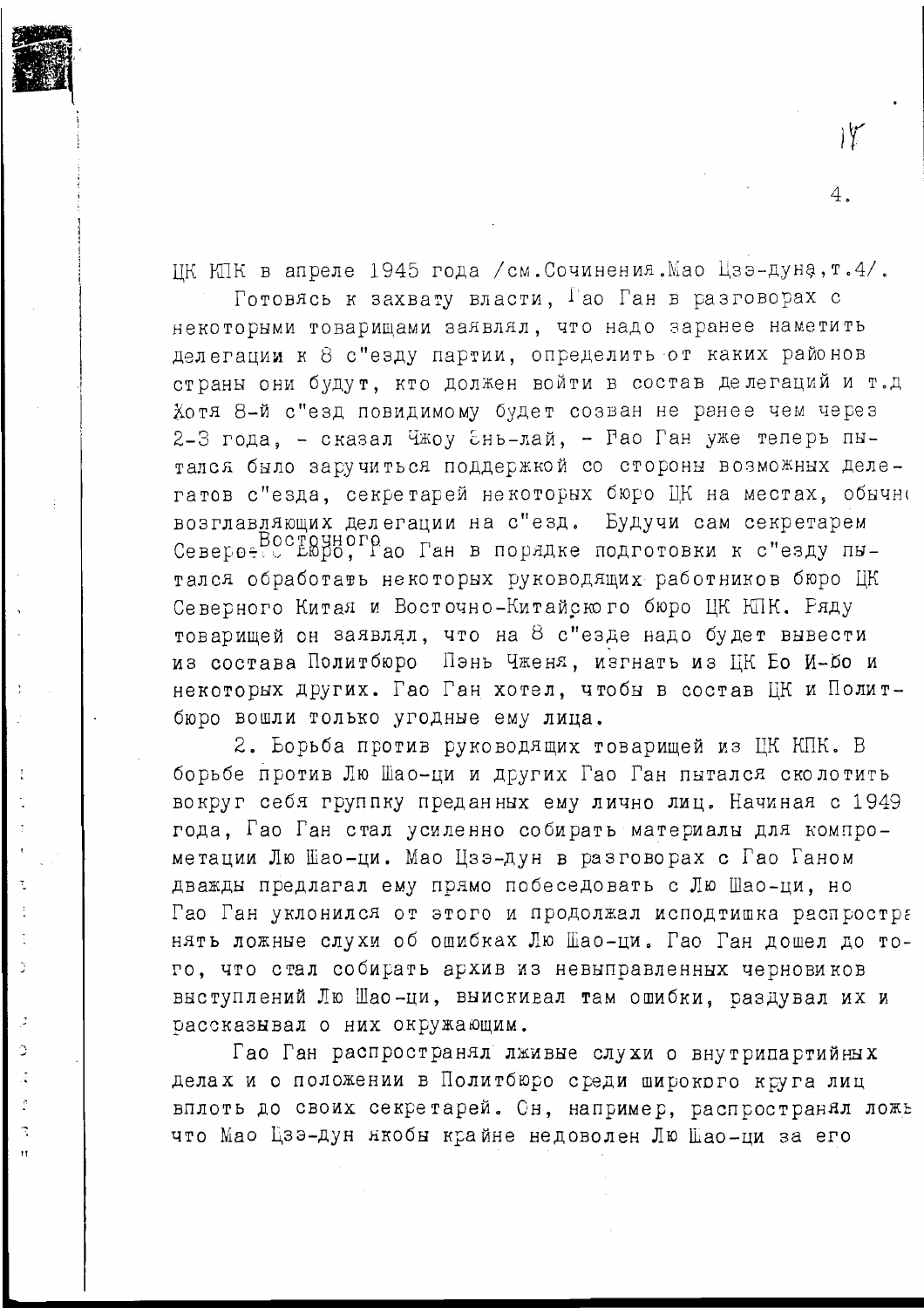ошибки. Находились люди, которые верили клевете Гао Гана, так как не знали подлинного положения вещей.

Как теперь установлено, именно Гао Ган распространял провокационные слухи о том. что в КПК якобы существуют различные группы и фракции - группа Мао Цзэ-дуна, группа Чжоу Энь-лая и т.д. Он заявлял, что основная группа в КПК, ее костяк - это группа Мао Цзэ-дуна, что Мао Цзэ-дун доверяет больше всех ему, Гао Гану. Эту клевету Гао Ган сочинил для того, чтобы скрыть свою фракционную работу и привлечь людей не свою сторону.

5. Измышления и провокации Гао Гана относительно составления списков лиц, намечаемых в состав Политбюро, Секретариата и ЦК. Для улучшения работы ЦК и усиления коллективнос ти в работе намечалось произвести некоторую перестройку аппарата ЦК КПК. По этому вопросу Лю Шао-ци однажды посоветовался с Гао Ганом, а тот использовал этот случай, чтобы распустить провокационный слух о том, что Лю Шао-ци якобы готовит списки нового состава Политбюро и Секретариата и что в списке будущих членов Политбюро будто-бы фигурирует Ео И-бо, но зато нет Линь Ело. Эту грубую ложь Гао Ган поспешил сам довести до сведения Линь Бяо и некоторых военных. Гао Ган также провокационно заявил Чэнь Чжун-жэню, что его хотят назначить на должность зав. орготделом ЦК, но что против этого якобы решительно возражает Лю Шао-ци. Это, естественно, могло вызвать у товарищей некоторое недовольство в отношении Лю Шао-ии.

В своих провокационных целях Гао Ган использовал самые различные случаи. Так он использовал ошибку, допущенную зам. зав. орготделом ЦК КПК Ань Цзн-вэнем. На намечавшейся партийной конференции должен был обсуждаться вопрос о некотором расширении состава ЦК.В связи с этим Ань Цзы-вэнь по собствен ной инициативе подготовил список кандидатур и, считая, что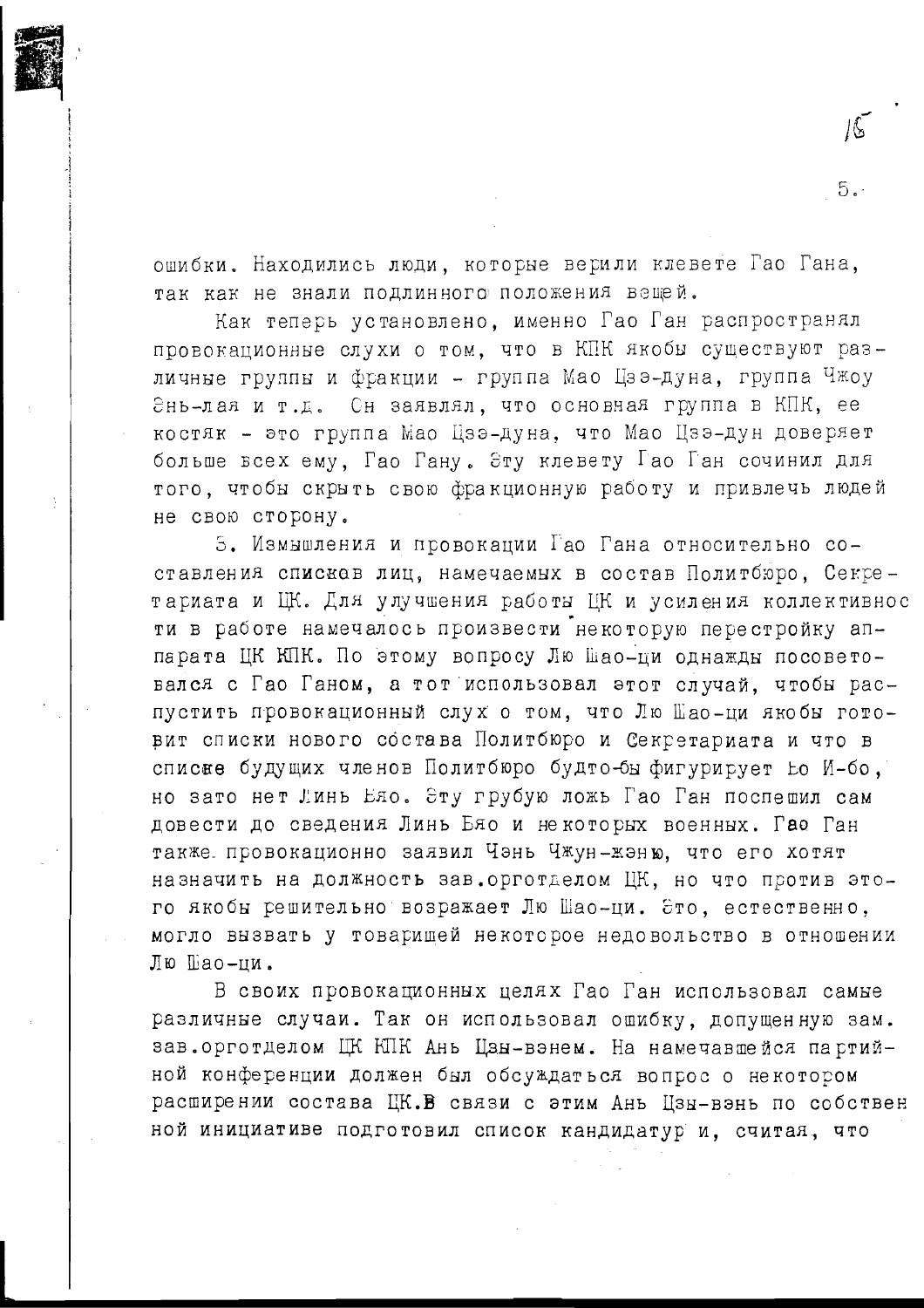Гао Ган более других близок к Мао Цзэ-дуну, пошел к нему посоветоваться насчет списка. Ознакомившись со списком, Гао Ган стал распространять среди части руководящих партийных работников различные небылицы. Сдним он говорил, что список составлен Ань Цзы-вэнем якобы по указанию Мао Цзэ-дуна и в обход Политбюро, другим же говорил, что список составил Лю Шао-ци, что в списке нет ряда заслуженных лиц, как например. Линь Еяо, в то время как Бо И-бо числится в списке, и т.д. Эти измышления Гао Гана привели к тому, что многие руководящие работники стали возмущаться по поводу дела со списком. У них появилось чувство неуверенности и различные сомнения. ЦК пришлось потратить немало сил, чтобы ликвидировать последствия этой провокании Гао Гана.

Mo

 $6.$ 

4. Фракционность в отношении кадров. Гао Ган выдвигал и восхвалял только угодных ему лиц, неугодных же всячески поносил и отстранял от работы. В прошлом году, когда готовился вопрос о созыве партийной конференции и необходимо было наметить кандидатуры в состав членов ЦК взамен 7-ми умерших и выбывших членов ЦК, Гао Ган составил список новых? членов и без согласования с ШК стал беседовать с теми, кого он наметил в ЦК и раздавать им обещания, что выдвинет их в состав ЦК. Двумыдругим товарищам он заявил, что выдвинет их в состав Политбюро, хотя один из них не являлся даже чле-HOM LIK HIIK.

Заместителю министра иностранных дел Ван Цзя-сяну Гао Ган, например, заявил, что намерен сделать его министром иностранных дел. Ван Цзя-сян, однако, не поддался на эту провоканию.

5. Будучи секретарем Северо-Восточного бюро ЦК КПК, Гао Ган пытался распоряжаться на Северо-Востоке как в своей вотчине и не желал отчитываться в своей делтельно ти перед ЦК KUK.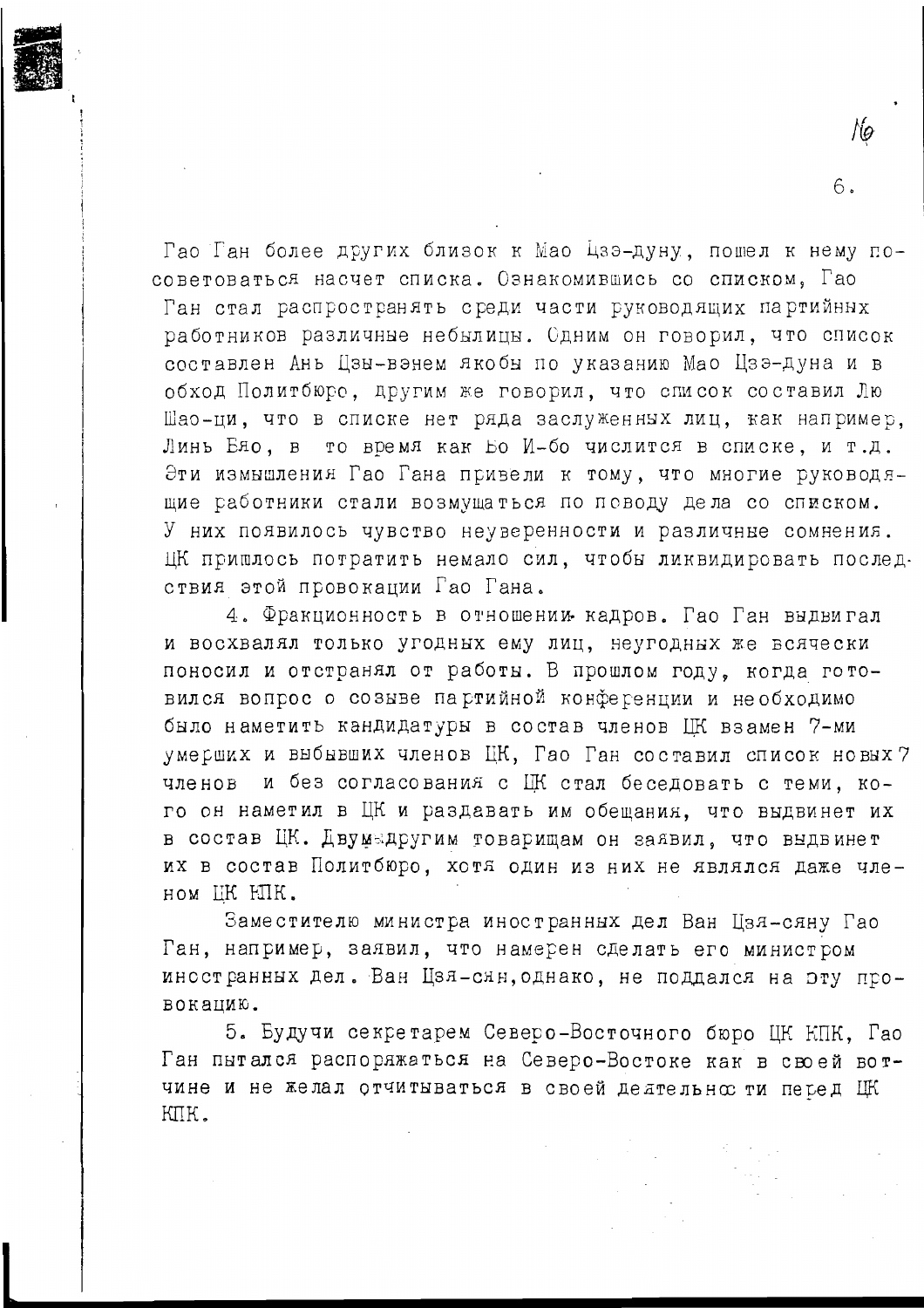В 1949 году, когда от гоминьдановцев только что были освобождены крупные города во внутренних районах страны. Мао Цзэ-дун дан указание, чтобы в отношении национальной буржуазии на первых порах проводилась сравнительно мягкая политика. В связи с этим один из товаришей на Северо-Востоке прислал в ЦК письмо, в котором предложил рассмотреть вопрос о некотором смягчении политики в отношении национальной буржуазии и на Северо-Востоке, хотя этот район был освобожден ранее других. Мао Цзэ-дун признал целесообразным обсудить этот вопрос и дал указание разослать письмо во все крупные парторганизации. Когда Гао Ган узнал об этом письме и указании Мао Цзэ-дуна, то выразил крайнее недовольство. Когда в связи с этим же вопросом о национальной буржуазии Ли Фу-чуню было поручено с"ездить в Харбин и провести там ряд мероприятий, Гао Ган выступил против Ли Фу-чуня, так как считал, что Ли Фучунь действует якобы по заданию Лю Шао-ци и против Гао Гана.

 $\overline{7}$ .

В ЦК КПК с Северо-Востока во время кампании против так называемых "трех и пяти" элоупотреблений поступали письма о том. что некоторые руководящие товарищи на Северо-Востоке нехорошо ведут себя в моральном и бытовом отношении. Мао Цзедун дал указание Гао Гану разобраться в этом деле и в случае необходимости принять меры для ликвидации нездоровых явлений. Гао Ган был недоволен этим, по его мнению, "вмешательством" в дела его района и никаких мер не принял. Заподозрив в качестве автора письма зам. секретаря Северо-Восточного бюро ШК Линь Фына. Гао Ган стал преследовать его.

Когда ЦК образовал комиссию для проверки работы Аньшаньского комбината, то Гао Ган воспринял это решение ЦК как личное оскорбление и всячески мешал работе комиссии.

Гао Ган вначале не соглашался занять пост председателя Планового комитета, так как думал, что у него будет мало прав и власти, кроме того он не хотел расстаться со своей вотчиной на Северо-Востоке. Сн согласился на работу в Плановом комитете лишь после того, как узнал, что его права там буд ут обширны и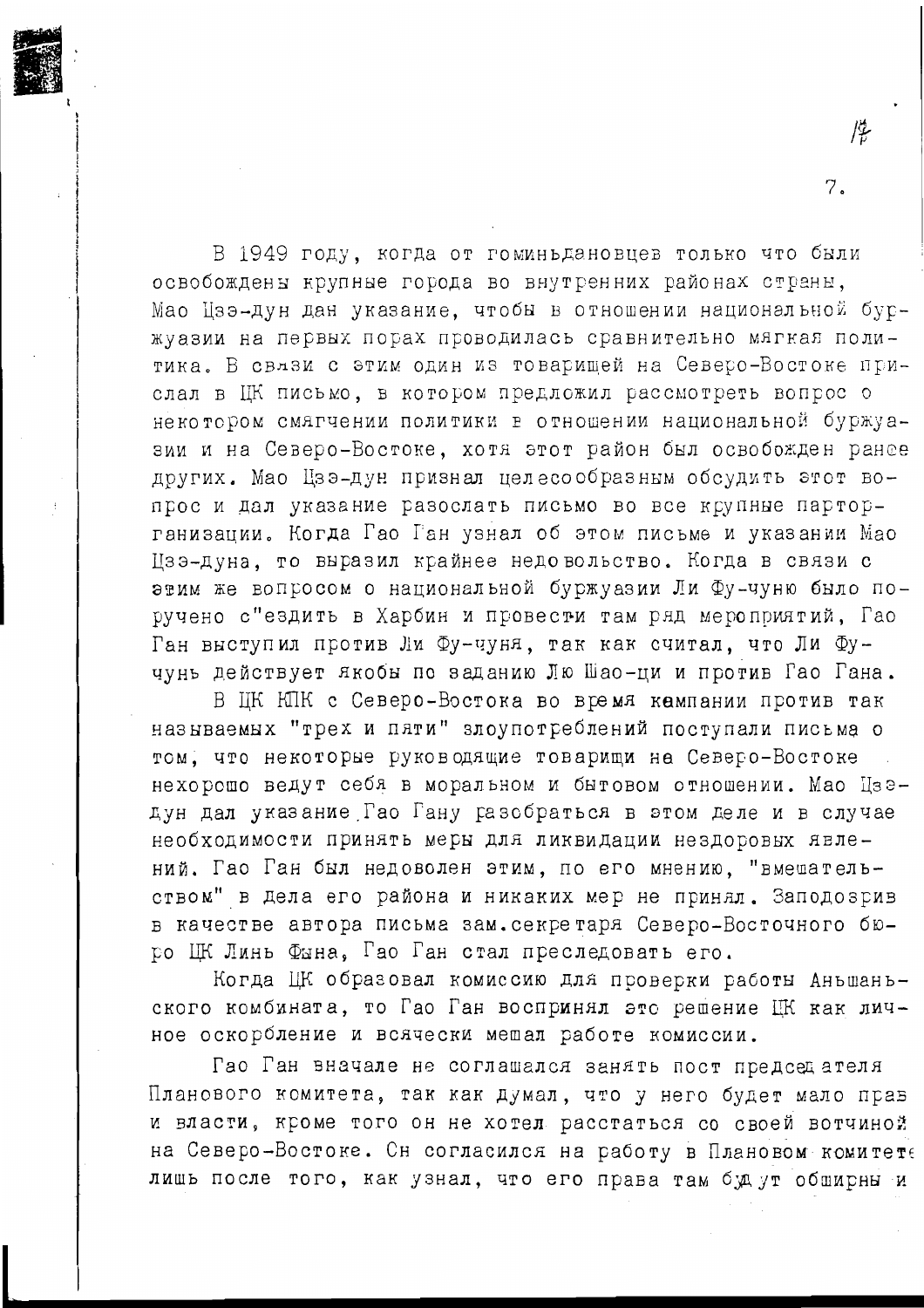

что он по совместительству останется секретарем Северо-Восточ ного бюро ЦК КПК. Об этом он прямо говорил в беседе одному из товарищей.

6. Подрыв авторитета членов ЦК и самовосхваление. Гао Ган систематически распространял ложные слухи о том, что все самые важные и сложные вопросы Мао Цзэ-дун поручает только ему /Гао Гану/, что он близок к Мао Цзэ-дуну, что на всех совещаниях он всегда сидит рядом с ним и т.д.

Во время пребывания в Пекине корейской делегации во глав с Ким Ир Сеном для переговоров с ней была создана комиссия, куда вошел и Гао Ган. Комиссия разработала конкретные предложения для обсуждения их в ходе переговоров с корейцами. Гао Ган присвоил себе авторство этих документов и в частных разговорах пренебрежительно заявлял, что Чжоу Энь-лаю остается лишь зачитывать корейцам готовые документы.

7. Присвоение чужих материалов. Чжоу Энь-лай отметил, что Гао Ган вообще недобросовестно, нечестно относился к работе и к представлявшимся им в ЦК документам. Как правило. Гао Ган выступал в Политбюро и на других совещаниях по заране заготовленным тезисам, а потом хвалился, как серьезно он изучает экономические вопросы. Однако, как выяснилось, Гао Ган не умеет даже сколько-нибудь грамотно писать, а не только составлять документы. Все документы, все тезисы его выступлений готовили ему другие. Он, как правило, даже не давал установок к составлению документов и тезисов. Хуже того, он даже не изучал этих документов, а порою свои выступления, написанные другими, зачитывал на заседаниях ЦК и выдавал за свои предложения. Порою он добывал документы в других ведомствах и выдавал за свои предложения. Так, например, при обсуждении в ЦК вопроса о торговле /После выступления тов.Г.М.Маленкова на сессии Верховного Совета СССР/ Чэнь Бо-да заметил, что в Министерстве торговли довольно тщательно изучили этот вопрос Услышав об этом, Гао Ган забрал себе тезисы, подготовленные

8.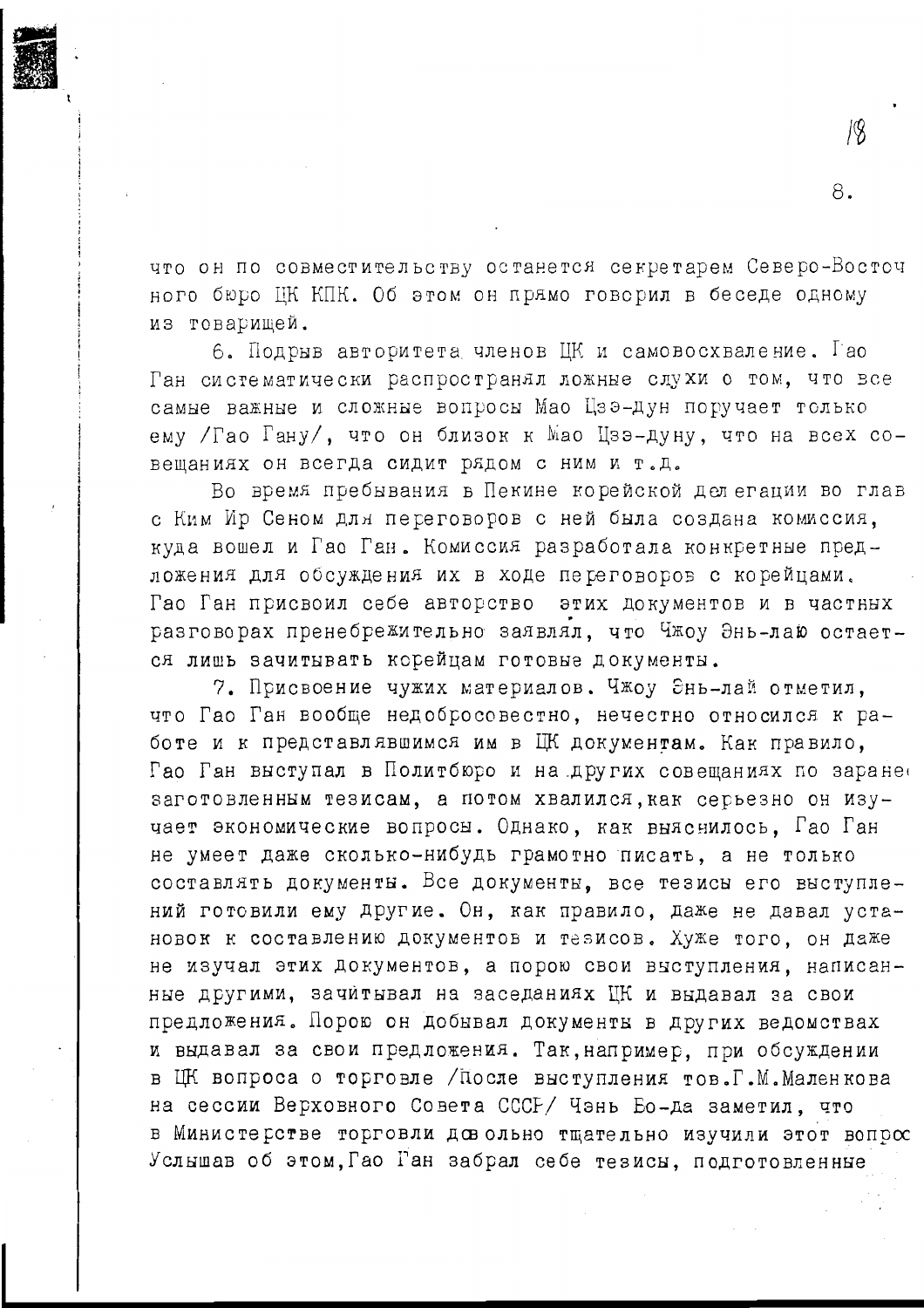в Министерстве торговли рядовым работником по фамилии Лю Минь-фу, который внступал уже с этими тезисами в Министерстве, выдал их за свои и представил в ЦК как свои предложения. Тезисы в принципе были составлены хорошо и правильно, но име ли тот недостаток, что полностью не учитывали конкретную обстановку в Китае. Мао Цзэ-дун, ознакомившись с тезисами, представленными Гао Ганом, предложил разослать их по всем организациям в качестве справочного материала. В Министерств торговли, получив обратно тезисы, решили, что они одобрены ЦК и стали строить по ним всю практическую работу. В тезисах, однако, был один пункт, который Лю Минь-фу механически перенес из советского документа - о всемерном расширении товарооборота. Когда Министерство торговли в соответствии с этим пунктом выбросило на рынок громадное количество товаров, они не нашли сбыта. На Финансово-экономическом совещании в июле 1953 года было признано, что в этом вопросе допущена явная ошибка. Лю Минь-фу, как автор, самокритично при∸ знал свою вину и написал об этом в ЦК, передав письмо Гао Гану. Гао Ган скрыл это письмо от ЦК. Оно было обнаружено у него только сейчас.

9.

8. Ущерб, причиненный Гао Ганом делу советско-китайских отношений. Будучи на Северо-Востоке, Гао Ган часто встречался с Ковалевым и многое изображал ему в ложном свете. В свою очередь Ковалев видимо оказывал на Гао Гана дурное влияние.

но возвращении в Союз Ковалев написал большое письмо Сталину, в котором охарактеризовал всех руководящих товарищей и даже Мао Цзэ-дуна /но за исключением Гао Гана/ с отрицательной стороны. Сталин передал это письмо Мао Цзэ-дуну и в беседе заметил, что Ковалев видимо портит Гао Гана.

Теперь совершенно ясно, что неправильные выводы и харак теристики, содержавшиеся в письме Ковалева, были высказаны Гао Ганом. Так в письме утверждалось, что Лю Шао-ци ведет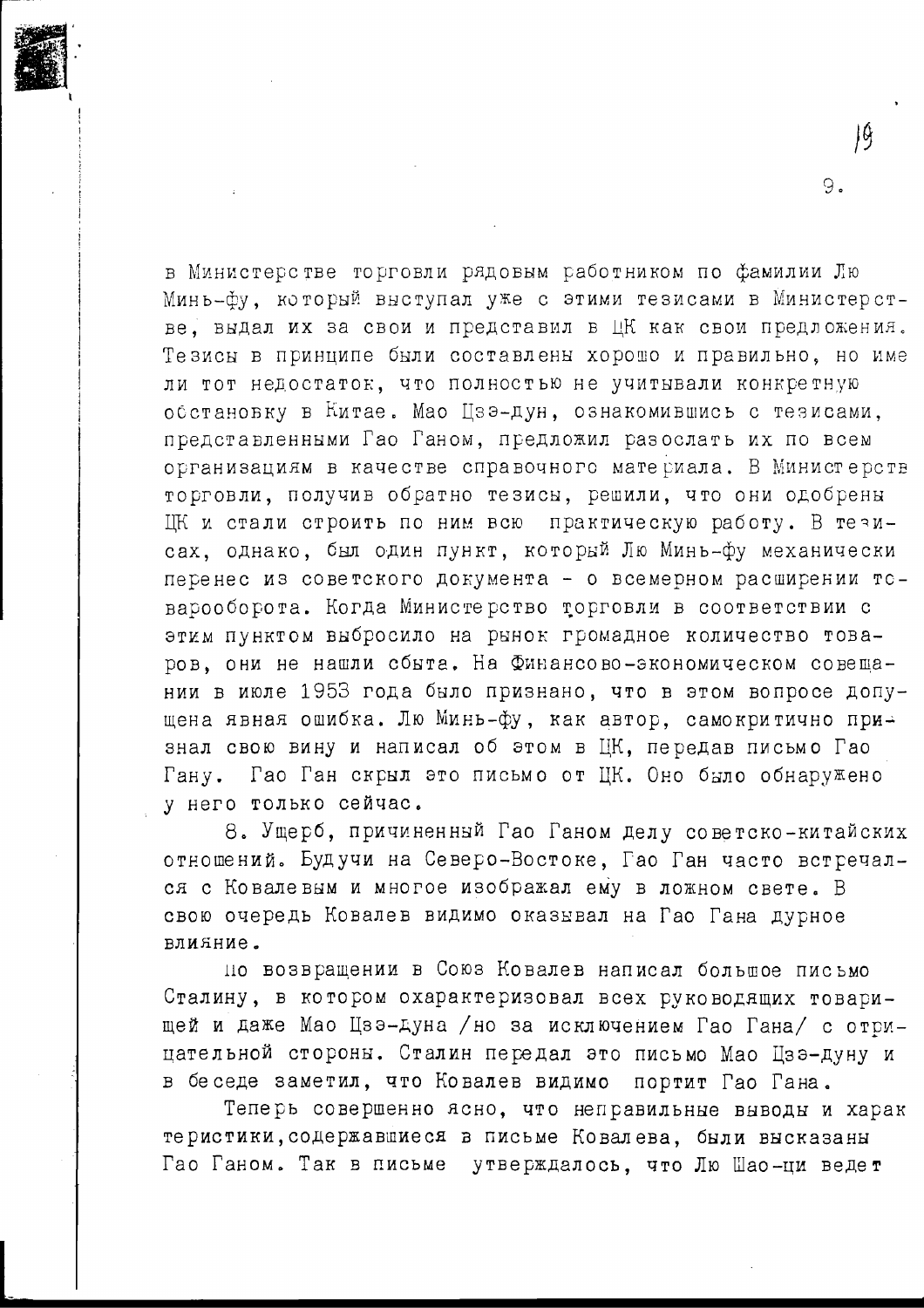

якобы неправильную линию в отношении национальной буржуазии. а Гао Ган - правильную, что Лю Шао-ци якобы ненавидит Гао Гана и т.д.

Сам Гао Ган сейчас признался, хотя и не до конца, что беседовал по этим вопросам с Ковалевым.

В письме Ковалева содержалось утверждение, что ряд руководящих товарищей из ЦК КПК якобы настроены проамерикански и антисоветски - Пынь Чжэнь, Линь Фын, Ли Фу-чунь, Ли Ли-сань. Бо И-бо и т.д.

Гао Ган сейчас признал, что он высказывал Ковалеву отрицательные мнения об этих товарищах, особенно в отношении Пынь Чжэня и Линь Фына.

Чжоу Энь-лай подчеркнул, что в письме Ковалева содержатся также и другие неправильные данные, но и приведенных достаточно, чтобы убедиться в том, какой вред наносил делу советско-китайской дружбы Гао Ган.

Чжоу Энь-лай далее сказал, что Гао Ган безответственно и без санкции Центра беседовал о внутрипартийных делах также с некоторыми другими случайно встречавшимися с ним советскими товарищами, бывшими на Северо-Востоке. Он, например, рассказывал о партийных делах одному капитану советской авиании. Свидетелем этой беседы был командующий ВВС Китая Jiю  $A$ -лоу.

Побывав в 1949 году в СССР. Гао Ган стал всюду хвастаться этим и выпячивать себя. Сн заявлял, что Сталин якобы очень тепло отнесся к нему и неодобрительно к Лю Шао-ци. После вторичной поездки в СССР Гао Ган стал распространять ложные слухи о том, что Сталин якобы заявил ему, что Мао Цзэдун стоит за то, чтобы помочь Корее, но его мало кто поддерживает в этом отношении в ЕК КПК. Гао Ган утверждал также. что Сталин в беседе с ним якобы говорил, что Чжоу Энь-лай держится пассивно, что якобы Сталин выражал недоумение по поводу ухода Чжоу Энь-лая в отпуск в момент. когда должны были начаться переговоры о перемирии в Корее / речь идет о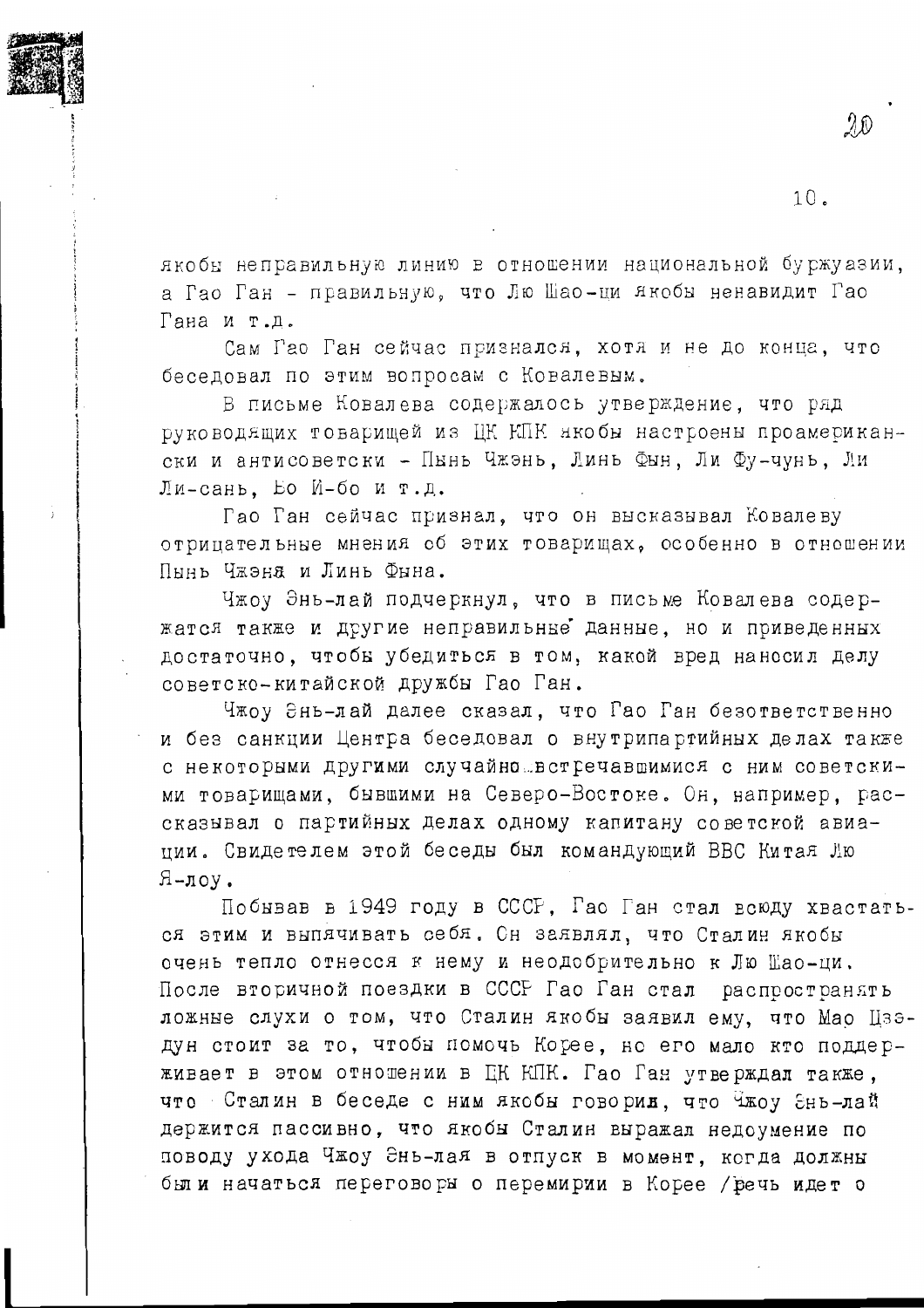

 $\mathfrak{A}\mathcal{\vee}$ 

 $11.$ 

1951 годе/. В действительности Сталин не говорил этого Гао Гану, как об этом заявил Ши Чжэ, который был переводчиком беседы Сталина с Гао Ганом.

9. Стремление Гао Гана к захвату власти. Чжоу Энь-лай рассказал, что весной 1953 года, когда в ЦК изучался вопрос о целе сообразности создания в КНР Совета Министров, Мао Цзэдун заявил, что он вообще не возражает против создания такого органа власти, но не хочет, чтобы пост Председателя Совета Министров был поручен ему / Мао Цзе-дуну/. Воспользовавшись этим. Гао Ган предложил назначить на этот пост Линь Ело. В действительности же Гао Ган думал сам занять этот пост. Его расчет был таков: Линь Бяо серьезно болен и следовательно не в состоянии будет занять пост Председателя Совмина. Кандидатуру Чжоу Энь-лая Гао Ган в разговорах с товарищами пытался отклонить под предлогом того, что Чжоу Энь-лай недостоин занять этот пост в силу ряда ошибок, допущенных им в прошлом. В беседе с одним из руководящих товарищей Гао Ган лживо заявил, что якобы Мао Цзэ-дун предложил ему /Гао Гану/ занять пост Председателя Совмина. Гао Ган рассчитывал, что этот товарищ и другие, узнав о таких "планах" Мао Цзэ-дуна, обязательно поддержат и выдвинут кандидатуру Гао Гана.

Напомнив о том, что Гао Ган возражал против учреждения в партии поста заместителя Председателя или генерального секретаря, так как опасался, что на этот пост будет избран Лю Шао-ци, - Чжоу Энь-лай сказал, - что Гао Пан в беседе с Чэнь Юнем заявил, что не будет возражать, если этот пост займет Чэнь Юнь, но при условии, что Чэнь кнь в свою очередь поддержит кандидатуру Гао Гана на пост Председателя Совмина.

С целью добиться отклонения кандидатуры Лю Шао-ци на новый пост в партии Гао Ган прибег также к следующему. Он поручил одному товаришу поехать в Ханчжоу, где лечится Линь Еяо и пегедать ему, чтобы возражал против кандидатуры Лю Шао-ци. Гао Ган знал, что вскоре в ханчжоу должен был поехать на от-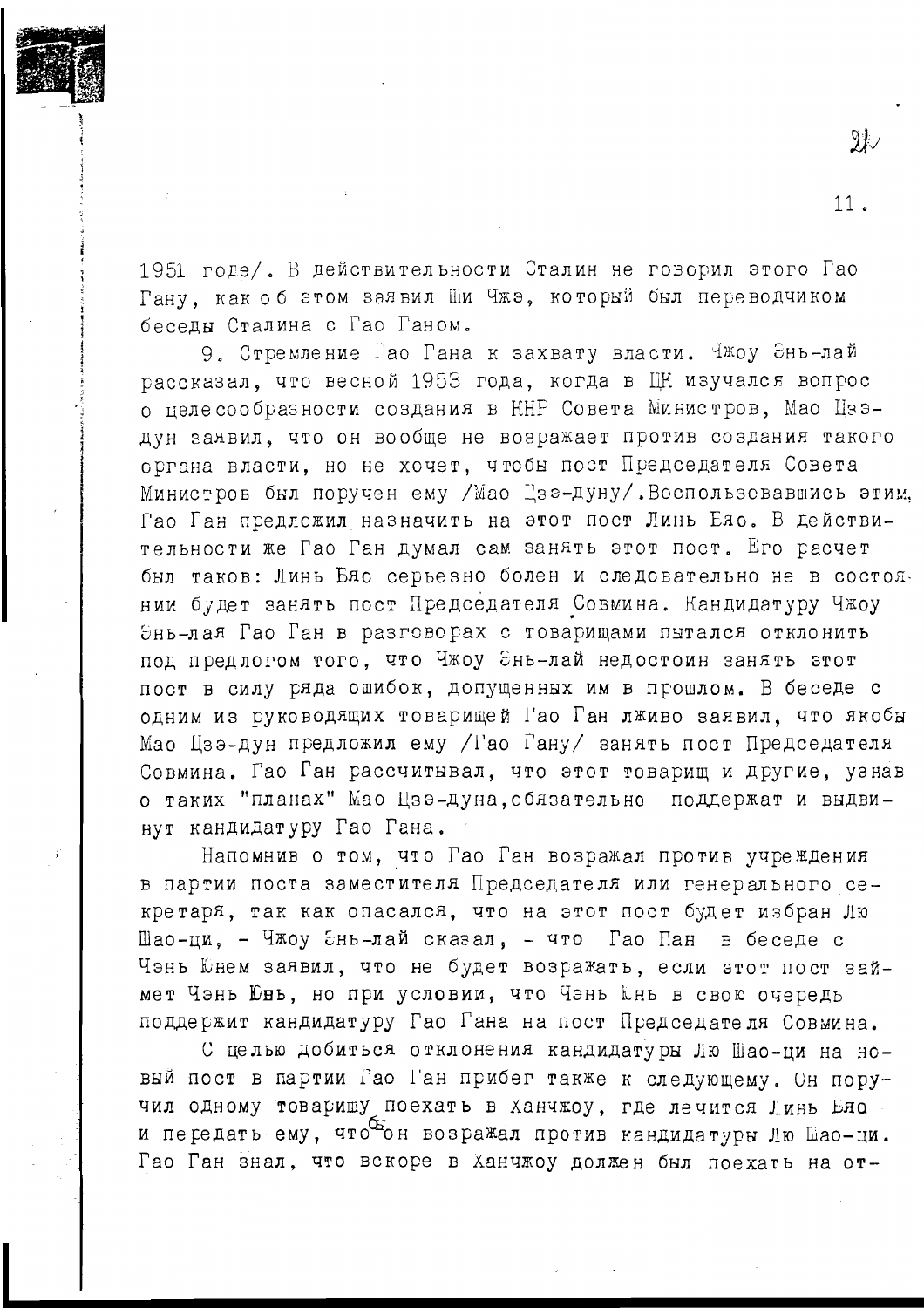дых Мао Цзэ-дун, и рассчитывал, что Линь Бяо при встрече с Мао Цзэ-дуном выскажется против кандидатуры Лю Шао-ци. Сднакс товарищ, которого Гао Ган хотел направить в Ханчжоу, отказался от подобного поручения.

F

Ű

Ą

 $\bigcirc$ 

 $\circ$ 

Ħ

 $\overline{\mathrm{T}}$ 

ð

Ė

Ġ

 $\overline{\Pi}$ 

 $\sqrt{1}$ 

Ő

j.

C

 $\circ$ 

 $\frac{1}{2}$ 

 $\tilde{a}$ 

÷,

ă þ

Å

Ë

p

N

10. Бытовое разложение Гао Гана. Чжоу Энь-лай рассказал. что как теперь установлено. Гао Ган за время пребывания в Мукдене сожительствовал с 14 женщинами. Возможно, что их было и больше. За год пребывания в Пекине Гао Ган сумел завести интимные отношения уже с 6 женщинами. Среди этих женщин у двух братья находятся на Тайване. В настоящее время органы общественной безопасности дополнительно занимаются изучением этого вопроса. Необходимо также, - сказал Чжоу Энь-лай. дополнительно изучить некоторые неясные до сих пор моменты из биографии Гао Гана. Так, например, по заявлениям некоторых товарищей, Гао Ган в прошлом арестовывался органами старой полинии.

Подводя итог, Чжоу Энь-лай подчеркнул, что Гао Ган оказался серьезно заражен карьеризмом и буржуазным индивидуализмом, вел работу, руководствулсь только соображениями личной выгоды. Гао Ган совершенно не терпел критики в свой адрес. В период успехов в работе он зазнавался, а в трудные моменты он колебался, падал духом и занимался нытьем. Он в трудные для него периоды неоднократно заявлял, что уйдет либо в монахи, либо вернется в деревню в качестве простого кресты нина. В поведении Гао Гана проступают черты деклассированно-Перевоспитание Гао Гана - дело очень сложное. го элемента. и длительное.

Чжоу Әнь-лай сказал, что в настоящее время со стророны Гао Гана можно ожидать следующего: Он может попытаться , но это трудно осуществить, может продолжать мстить другим товарищам путем наговоров на них, может попытаться еще раз покончить <sup>C</sup>собой. ЦК считается с этими возможностями и поэтому принял необходимые меры предосторожности.

 $22<sub>1</sub>$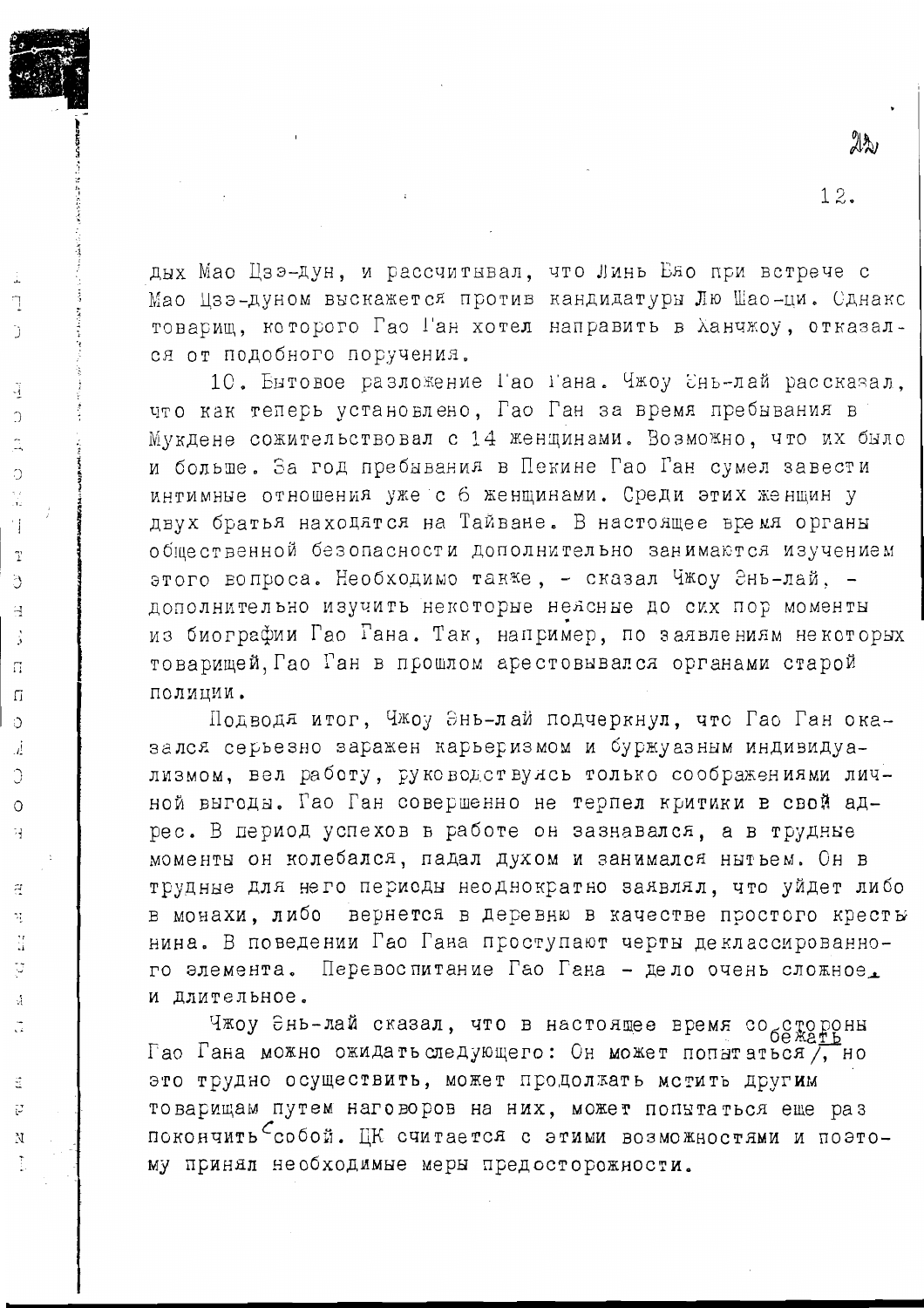Коенувшись вопроса о ћао Шу-ши, Чжоу Энь-лай сказал, что по его делу документ еще готовится. Чжоу Энь-лай обешал направить этот документ нам для передачи ЦК КПСС.

 $\ddot{\cdot}$ 

Ó

12

 $\mathbb{C}^1$ ŧΰ

 $3:2$ 

18

Ń.

374

D ili

 $\Im \Omega$ 

СĠ

 $\pm$  7.

 $2^{12}$ 

 $\frac{1}{2}$   $\frac{5}{2}$ 

 $\hat{z}$ 

금요

 $\leq$  $\pm 14$ 

 $\mathcal{L}$ 

 $\mathcal{H}$ 

 $\mathbb{R}^{\mathbb{Z}}$ 

ra c

0t

 $\Im$   $\vec{E}$ 

**View** 

Суть дела жао Шу-ши, отметил Чжоу Энь-лай, та же, что у Гао Гана: карьеризм, буржуазный индивидуализм и пр. Методы фракционной деятельности жао Шу-ши совпадали с методами Гао Гана. жао Шу-ши в отличие от Гао Гана действовал лишь более скрытно, осторожно и хитро, а также в менее широких масштабах.

Из конкретных фактов деятельности жао Шу-ши Чжоу Эньлай в предварительном порядке назвал следующие:

1. Борьба против Чэнь И. Когда Лю Шао-ци в 1942 году уехал из расположения новой 4-й армии в Яньань, то поручил Жао Шу-ши исполнять обязанности секретаря бюро ЦК и политкомиссара Новой 4-й армии. Эта армия находилась в тяжелых условиях в тылу у японцев и необходима была максимальная сплоченность в ее рядах. Не считаясь с этим Жао Шу-ши развер нул беспринципную борьбу против Чэнь И и в конце концов добился отзыва Чэнь И из Новой 4-й армии. На 7 с"езде партии жао Шу-ши, не выступая лично против Чэнь И, подбивал на это других. Позднее Жао Шу-ши также пытался всячески опорочить и дискредитировать Чэнь И перед ЦК КПК.

2. В 1952 году в период кампании против так называемых "трех и пяти" злоупотреблений жао Шу-ши было поручено провести эту кампанию в Шанхае. Боясь ответственности, Жао Шу-ши под предлогом болезни глаз уклонялся от активного участия в кампании. Когда же ему разрешили приехать в Пекин для лечения, то он серьезно встревожился, так как решил, что в отношении его у ЦК появились сомнения. Сднажды ночью он прямо из больницы приехал к Мао Цзэ-дуну с тем, чтобы выяснить тревоживший его вопрос. Симулируя психическое расстрой" ство, он стал доказывать Мао Цзэ-дуну, что всегда решительно боролся и борется с врагами, что он предан Мао Цзэ-дуну и т.д. На протяжении трехчасовой беседы жао Шу-ши несколько

 $2\%$ 

13.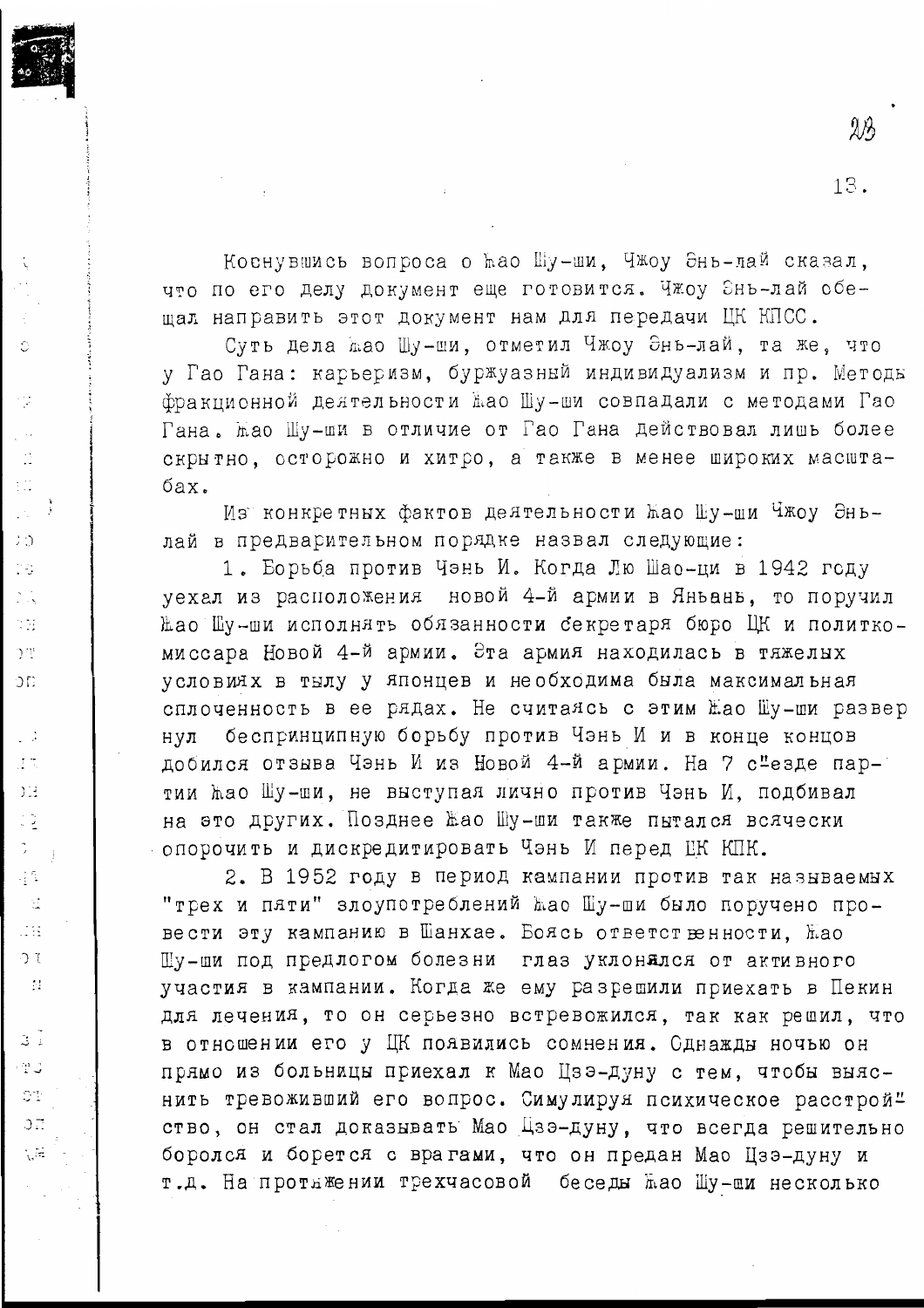раз в осторожной форме пытался выяснить, нет ли у ЦК какихлибо сомнений насчет его работы и поведения. жао Шу-ши успокоился лишь, когда получил положительный для себя ответ. Позднее жао Шу-ши спохватился, ибо своей выходкой он мог разоблачить себя и поэтому стал вновь симулировать психическое расстройство. После "выздоровления" он стал многим рассказывать, что явился на беседу к Мао Цзэ-дуну. будучи в состоянии психического расстройства.

14.

3. Жао Шу-ши, - сказал далее Чжоу Энь-лай. - окончательно разоблачил себя в период Финансово-экономического совещания и совещания по оргвопросам в ЦК, когда он более открыто стал выступать вместе с Гао Ганом. Он решил, что Гао Ган идет в гору и заменит Лю Шао-пи.

Сейчас Жао Шу-ши, также как и Гао Ган, пытается хитрить и изворачиваться, приписывает свои слова и заявления другим товарищам, клевещет на них и признается в своих ошиб. ках лишь, когда попадает в безнадежное положение.

Чжоу Энь-лай сказал, что также как у Гао Гана, в биографии жао Шу-ши имеется одна неясность, которую необходимо уточнить. Когда гоминьдановцы устроили нападение на Новую 4-ю армию, Жао Шу-ши был взят в плен отрядом помещичьей милиции, но сумел каким-то образом получить свободу, уехаль в Шанхай и затем снова вернулся в Новую 4-ю армию. По словам самого Жао Шу-ши, он получил свободу в результате того, что дал взятку.

Чжоу Энь-лай сообщил, что Гао Ган и Жао Шу-ши не будут оставлены на своих прежних постах, но об исключении их из партии речь пока не идет.

Деятельность таких людей, как Гао Ган и мао Шу-ши, сказал Чжоу Энь-лай, - стала возможной в результате того, что в КПК появились известные настроения самоуспокоенности, благодущия и притупления бдительности. Дело Берия, - сказал Чжоу Энь-лай, - заставило китайских товерищей усилить